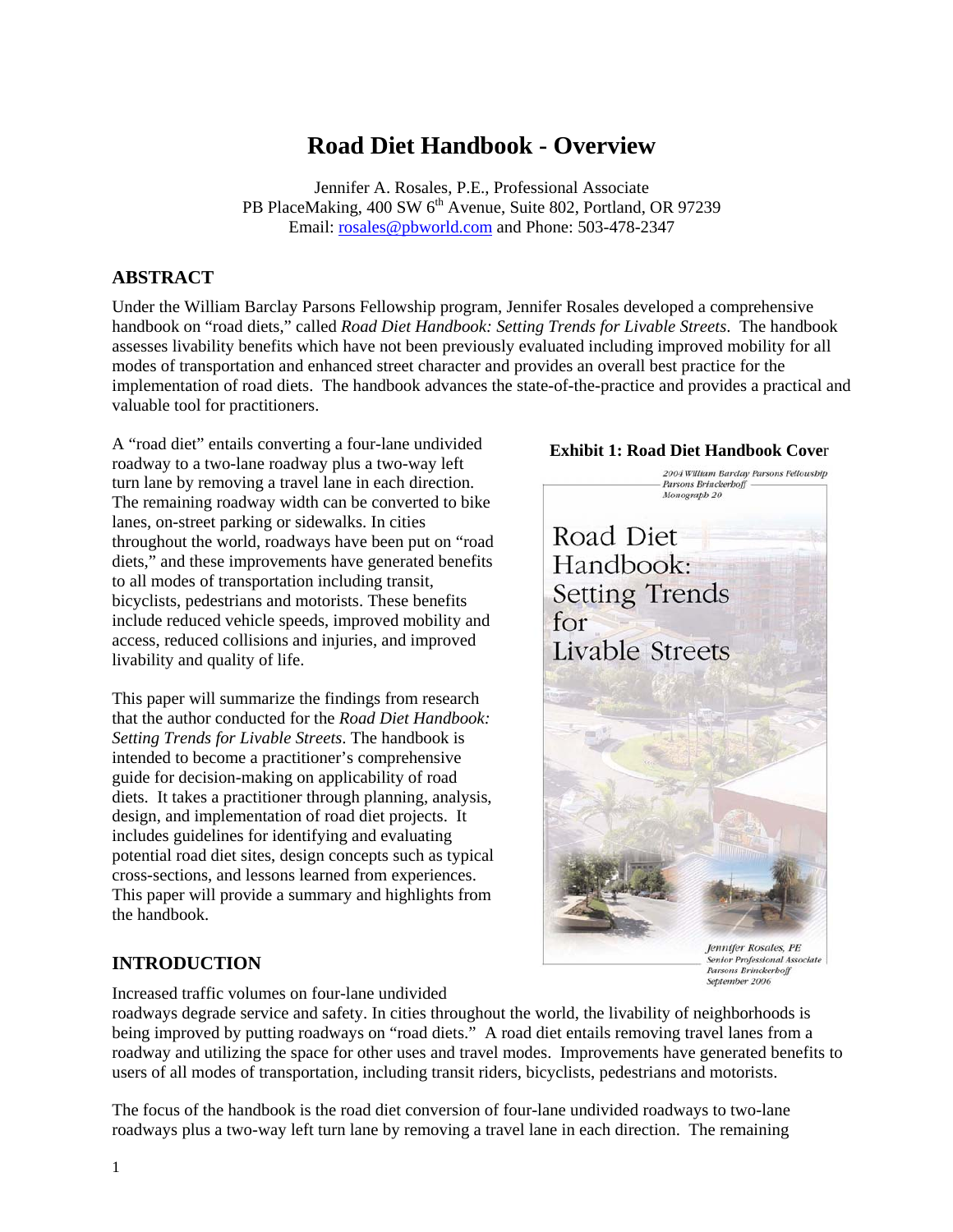roadway width can be converted to bike lanes, on-street parking, landscaping, and/or sidewalks. The resulting benefits include reduced vehicle speeds; improved mobility and access; reduced collisions and injuries; and improved livability and quality of life.





**BEFORE Road Diet Conversion** 



**AFTER** Road Diet Conversion

This handbook is intended to be used as a comprehensive guide for planners, engineers, and designers to help them to make decisions on the applicability of road diets. Therefore, it contains information on planning, analysis, design, and implementation, including:

- Results from previous research efforts
- Identification of significant gaps in the field
- Analyses of safety and traffic operations
- Livability considerations
- Case study evaluations
- Lessons learned from experience
- Guidelines for identifying and evaluating potential road diet sites and design concepts such as typical cross-sections
- Overall guidelines for implementation.

This handbook also evaluates the livability impacts of road diet projects, addressing such issues as comfort and safety for pedestrians, bicycles, and transit users; increased landscaping and beautification opportunities; and improved quality of life and street character.

To determine how specific road diet strategies affect livability, case studies of six sites (Vancouver, Washington (two sites); Clear Lake, Iowa; Athens, Georgia; Toronto, Ontario, Canada; and Dunedin, New Zealand) were analyzed. At each site:

- A public opinion survey was administered along comparable four-lane undivided and three-lane streets either before or after road diet strategies were implemented.
- Roadway and business activity data was collected both before and after the roadway was converted to further evaluate the livability, safety, and operational effects of road diets. The data collected included traffic volumes, vehicle speed and flow characteristics, collision rates and types, congestion, delay and queuing, cross-section design, existence of multimodal facilities, pedestrian crossings, and retail sales activity.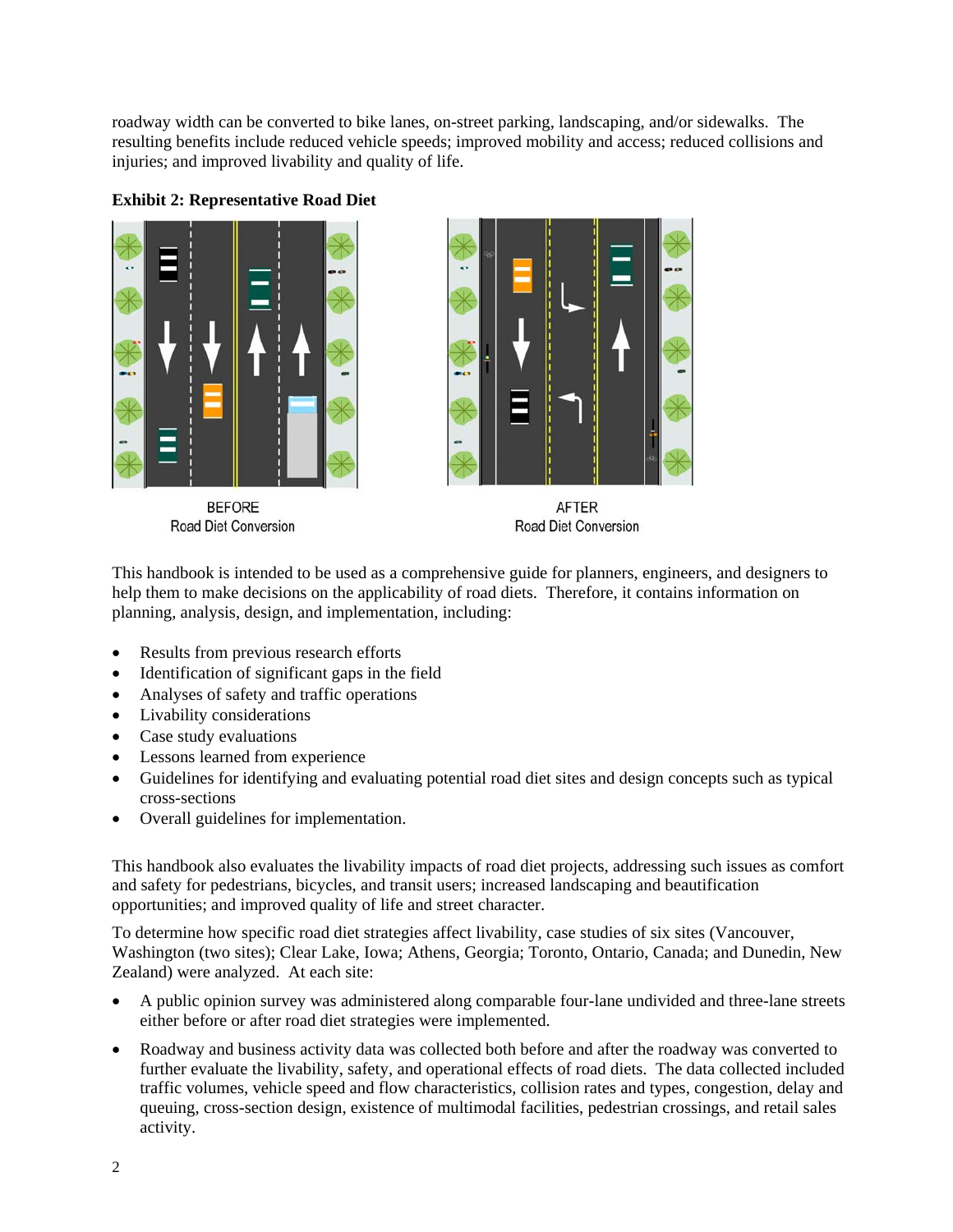This research represents a state-of-the-practice analysis and provides a snapshot of the current state-of-theart in the implementation of roadway diets. Ultimately, however, each road diet project is unique to its context, and its designers should strive to make the built, social and natural environment "better than before."

## **HANDBOOK ORGANIZATION**

This monograph is divided into four chapters. Information is intended to provide guidance on planning, analysis, design and implementation of road diets. It is also intended to provide information on the effects of road diets, including safety, operational and livability benefits. Applicable local ordinances, design requirements, and codes must be consulted for impacts to the planning and design process. A description of each of the chapters follows:

## **Chapter 1 Introduction**

## **Chapter 2 Previous Studies**

This chapter summarizes the existing road diet research and literature, including studies of safety and operational impacts of road diets. It includes citations of other literature that can be related to road diets, such as pedestrian crossing safety studies. Gaps in the previous research are identified and summarized.

## **Chapter 3 Case Studies**

This chapter includes case study examples of road diet projects that have been implemented at locations around the world. Six sites in the United States and internationally were chosen for the survey and data collection. For each case study, traffic, safety and survey data are analyzed to evaluate factors related to the livability of these streets before and after the road diet was implemented. The methods used to collect and analyze the survey data are described, and lessons learned are summarized.

## **Chapter 4 Practice Guidelines**

This chapter will help practitioners identify and evaluate potential road diet candidate sites, by taking them through the processes of planning, analysis, design and implementation of road diets. It includes general recommendations for the planning, analysis, design, and implementation of road diets that take into account the project context and site-specific conditions that need to be considered. This chapter includes:

- Guidelines for identifying and evaluating potential road diet sites
- General considerations including roadway characteristics and safety, operational and livability benefits
- An evaluation checklist
- Typical cross-sections for design concepts
- Implementation strategies

## **PREVIOUS STUDIES**

This chapter summarizes previous research on road diets and includes safety and operational data from these studies. Related research that supports road diets has been included in the literature review. An example of such research is *Safety Effects of Marked versus Unmarked Crosswalks,* Federal Highway Administration (FHWA) and University of North Carolina, which shows that collision rates are significantly higher on multi-lane undivided roadways.<sup>1</sup>

Safety and operational studies under a variety of traffic volumes and roadway conditions are needed to quantify the conditions for which road diets are appropriate<sup>2</sup>. This chapter also identifies gaps in the previous research results as well as the significant gap in non-safety benefits, including livability benefits, which have not been examined in past research. This chapter includes past studies on several types of road diet projects.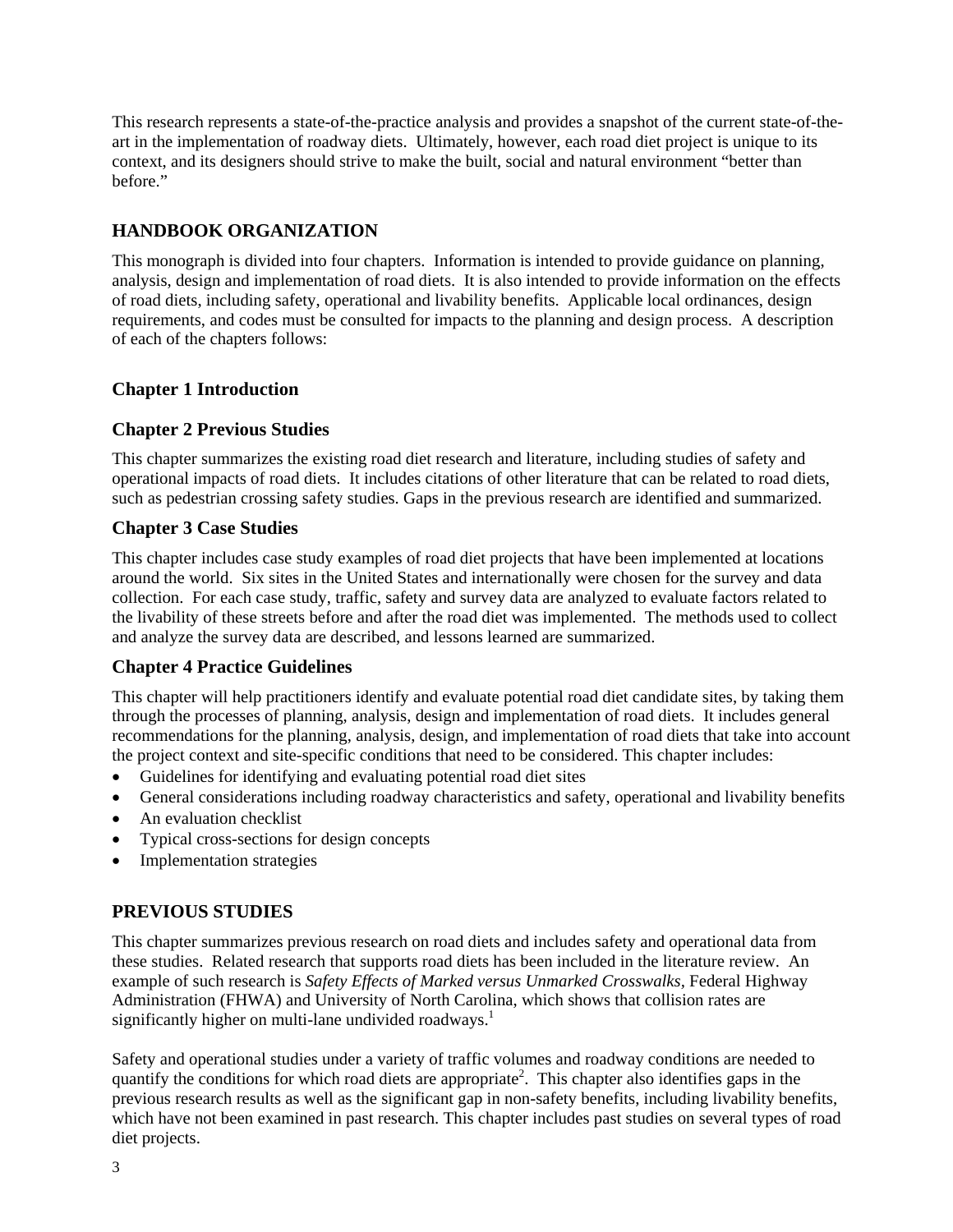This chapter is organized in the following sections and addresses:

- Economic Effects and Walkability
- Safety
- Operations
- Road Diet Project Types and Examples
- Lessons Learned
- Research Gaps

## **CASE STUDIES**

This chapter, which illustrates the application of the road diet at six case study locations, includes evaluations of factors related to the livability of the streets at each location. The road diet case studies are diverse geographically and with respect to their surroundings, scale, character, function, and form.

Six case studies were chosen for the survey and data collection. The case study sites are in Dunedin, New Zealand; Toronto, Canada; Athens, Georgia; Clear Lake, Iowa; and two in Vancouver, Washington. They represent a wide range of project contexts from an urban street in Toronto, Canada to a rural street in Iowa with varying project lengths, designs, and magnitude. Exhibit 3 shows the locations of the road diet case studies.

#### **Exhibit 3: Location of Road Diet Case Studies**



Residents and businesses in the vicinity of each case study were surveyed to examine how a road diet affects the livability of an area. The public opinion survey, which was modeled from surveys conducted by Donald Appleyard in *Livable Streets<sup>3</sup>* , solicited information from people living and working adjacent to the streets with factors directly related to its livability. The survey included questions on:

- Household/business characteristics
- Perceptions on the street's traffic, safety, activities (street life) and friendliness
- Recommended improvements
- Reactions to the road diet

The surveys evaluated the livability impacts of road diet projects, addressing such issues as:

- Comfort and safety for pedestrians, bicyclists, and transit users
- Increased landscaping and beautification opportunities
- Improved quality of life and street character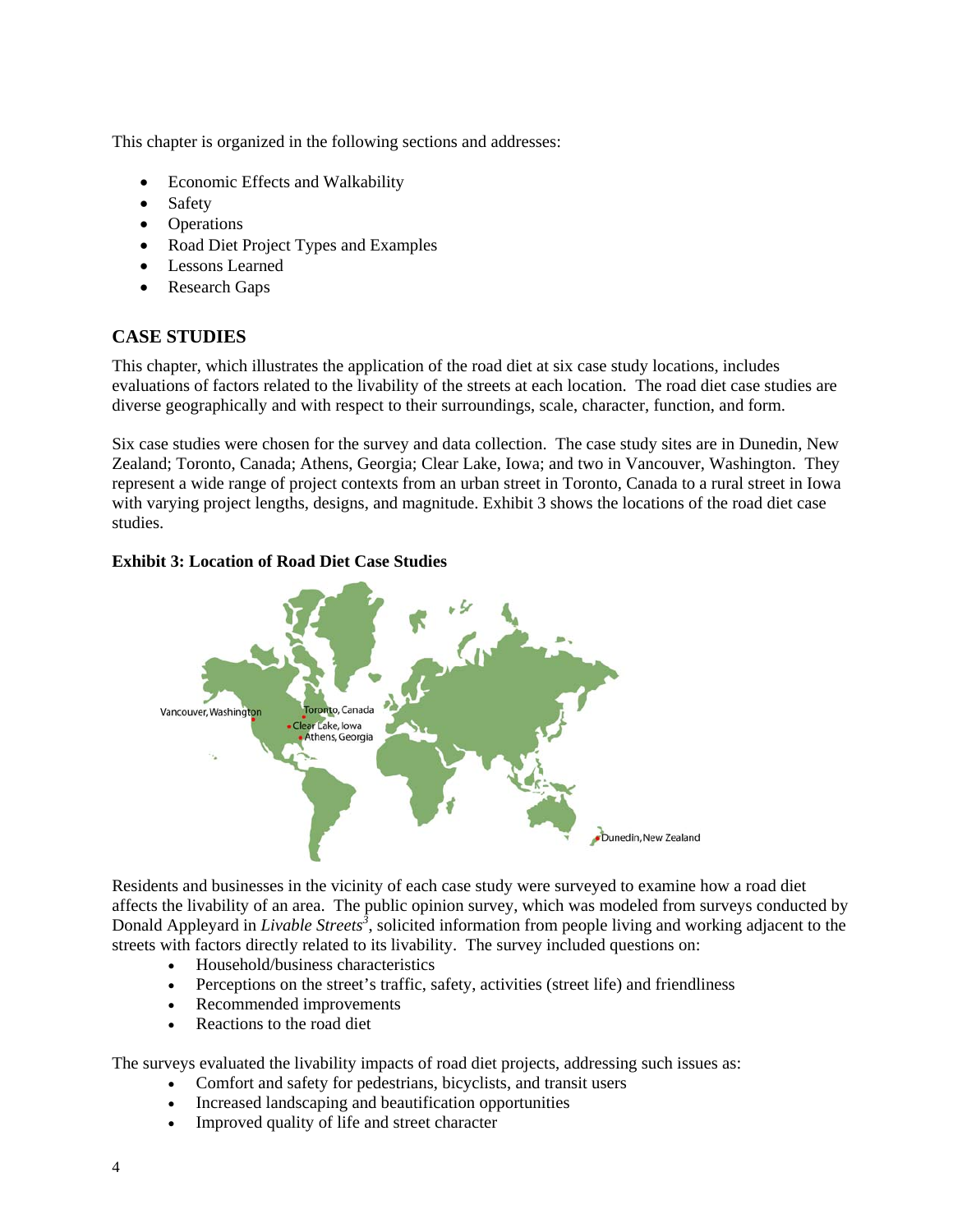The results of the survey were intended to be used as an indication of livability factors for each case study. The local agencies for the case studies were contacted for participation, and provided data for the project.

|                                                       | Case Study                          | Location              | Street Class |                                          | <b>ADT</b><br>Posted Speed                     | Principal Acipsoon Land                      | Dag of Conversion Time<br>Simoe Conversion | Read Die Projects<br>Project Length                                                                                                                       | Fairward Project Coal                         |
|-------------------------------------------------------|-------------------------------------|-----------------------|--------------|------------------------------------------|------------------------------------------------|----------------------------------------------|--------------------------------------------|-----------------------------------------------------------------------------------------------------------------------------------------------------------|-----------------------------------------------|
| Grand<br>Boulevard-<br>4 lane<br>undivided<br>roadway | Vancouver,<br>Washington            | Principal<br>Arterial | 12,000       | 30 mph /<br>25 mph                       | Commercial,<br>Residential,<br>Industrial      | Not<br>converted -<br>waiting for<br>funding | 1.5 miles<br>$(2.4 \text{ km})$            | To be re-striped to two<br>lanes, two-way center turn<br>lane, bike lanes                                                                                 | \$50,000<br>(2003 US)                         |
| <b>Fourth Plain</b><br><b>Boulevard</b>               | Vancouver.<br>Washington            | Principal<br>Arterial | 17,000       | 30 mph                                   | Residential<br>with<br>commercial              | 2002/<br>2 years                             | 1 mile                                     | Conversion to two lanes.<br>two-way center turn lane,<br>bike lanes, ADA ramps,<br>underground utility work                                               | \$1.26<br>million<br>(2002 US)                |
| <b>Baxter Street</b>                                  | Athens-Clarke<br>County.<br>Georgia | Arterial              | 20,000       | 35 mph                                   | Commercial<br>with residential<br>& university | 1999/<br>5 years                             | 1.9 miles                                  | Conversion to two lanes.<br>two-way center turn lane.<br>bike lanes, signal<br>modifications                                                              | \$190,000<br>(2000 US)                        |
| <b>US 18</b>                                          | Clear Lake.<br>lowa                 | State<br>Highway      | 12,000       | 45 mph                                   | Commercial<br>with residential                 | 2003/<br>1 year                              | 1.1 miles                                  | Interim project - re-striping<br>to two lanes, two-way center<br>turn lane, shoulders,<br>temporary signal                                                | \$105,000<br>(2003 US)                        |
| <b>St. George</b><br><b>Street</b>                    | Toronto.<br>Ontario.<br>Canada      | Minor<br>Arterial     | 7,400        | 25 mph<br>(40 km/hr)                     | University                                     | 1993 & 1996<br>11188<br>years                | 0.65 miles<br>(1.04 km)                    | 1993 - lanes reduced to two<br>lanes and bike lanes added<br>with median, 1996 - lanes<br>narrowed, new curbs, added<br>landscaping, widened<br>sidewalks | \$4 million<br>(1996)<br>Canadian)            |
| Kaikorai<br><b>Valley Road</b>                        | Dunedin, New<br>Zealand             | Arterial              | 10,000       | 30 mph /<br>45 mph<br>(50 & 70<br>km/hr) | Commercial<br>with residential                 | 2003/<br>1 year                              | 1.5 miles<br>$(2.4 \text{ km})$            | Conversion to two lanes<br>with on-street parking.<br>added cycle lanes, and<br>improved median<br>landscaping, turn lanes,<br>pedestrian crossings       | \$180,000<br>(2003)<br><b>New</b><br>Zealand) |

#### **Exhibit 4: Case Studies**

## **Fourth Plain Boulevard, Vancouver, Washington**

Fourth Plain Boulevard is designated as a principal arterial, and serves a variety of transportation users, including truck traffic through west Vancouver. Fourth Plain connects Interstate 5 to West Vancouver neighborhoods, recreation, and industry, including the Port of Vancouver. Before the road diet project was implemented on Fourth Plain Boulevard, this facility was designated a state truck route. When Fourth Plain Boulevard was converted, a parallel facility, Mill Plain Boulevard, was converted to a truck route bypass. This new bypass contributed to the success of the project by removing some truck traffic from Fourth Plain Boulevard.

#### **Exhibit 5: Fourth Plain Boulevard Lane Configuration – Before and After<sup>4</sup>**



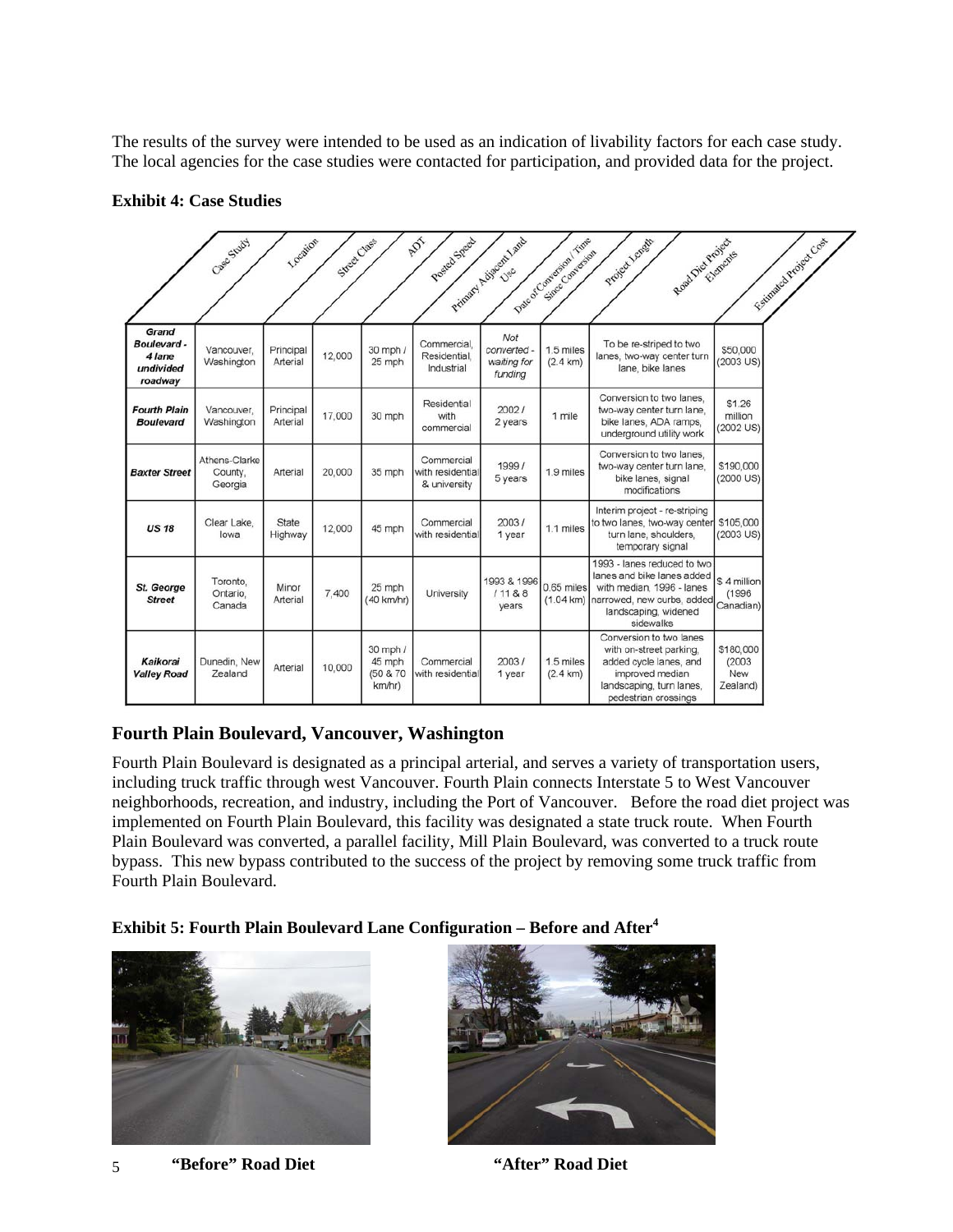The purpose of the road diet conversion project on Fourth Plain Boulevard was to:

- Cost-effectively enhance the environment for all street users while minimizing operational or spillover effects
- Develop a safe and efficient transportation system
- Reduce the crash frequency and number along the corridor
- Improve pedestrian and bicycle mobility
- Establish a balance between vehicle operations, port freight access and neighborhood livability

#### *Livability Survey*

In April 2004, an on-line web survey was used to solicit public input on livability. Most of the respondents are pleased with the results of the road diet project on Fourth Plain Boulevard and have noticed improvements to traffic, safety, and livability. The handbook provides survey findings for each case study.

Retail sales analysis found that the commercial area on, adjacent and near the Fourth Plain Boulevard road diet project performed better than comparable areas in the City.<sup>5</sup> This growth occurred after the implementation of the road diet project and during a recession that affected all portions of the City. When comparing gross receipts before and after the road diet project, the commercial area in the Fourth Plain project area had a positive increase of 3.1 percent compared to negative declines of -9.8 percent to -25 percent in two other comparable community commercial zones in the City.

#### *Lessons Learned*

- Safety improvements resulted from the implementation of the road diet with a significant reduction in crashes.
- The traffic operations along Fourth Plain Boulevard continued to operate adequately without queuing issues with improved operations for bicyclists and pedestrians.
- From the livability survey, the majority of the respondents concluded that the road diet has improved traffic issues.
- The livability survey suggests that the implementation of a road diet creates a street environment that is calmer and safer, although respondents don't treat the street as a residential street (for example, not letting their children play in the street).

## **Baxter Street, Athens-Clarke County, Georgia**

Baxter Street is located in Athens, Georgia and classified as an arterial and connects the University of Georgia on the east to a major shopping center on the west. Baxter Street runs parallel to State Highway 78 and serves a variety of transportation uses.

The road diet project started as a safety demonstration project when Baxter Street needed resurfacing. The purpose of the project was to:

- Reduce the crash frequency along the corridor (especially rear-end and sideswipe)
- Increase travel flow by separating through vehicles from left-turning vehicles
- Designate an area within the roadway for bicycle travel
- Further separate vehicles from the sidewalk edge

Baxter Street has a 40-foot (12 m) right-of-way. The "before" and "after" dimensions are as follows:

- Before the road diet, the facility consisted of four 10-footwide lanes  $(3 \text{ m})$
- After the road diet, the facility consisted of two 14-foot-wide (4.2 m) lanes to be shared between vehicles and bicycles, and one 12-foot-wide (3.6 m) two-way left turn lane.

**Exhibit 6: Baxter Street – After Road Diet**  *(Courtesy of David Clark)*

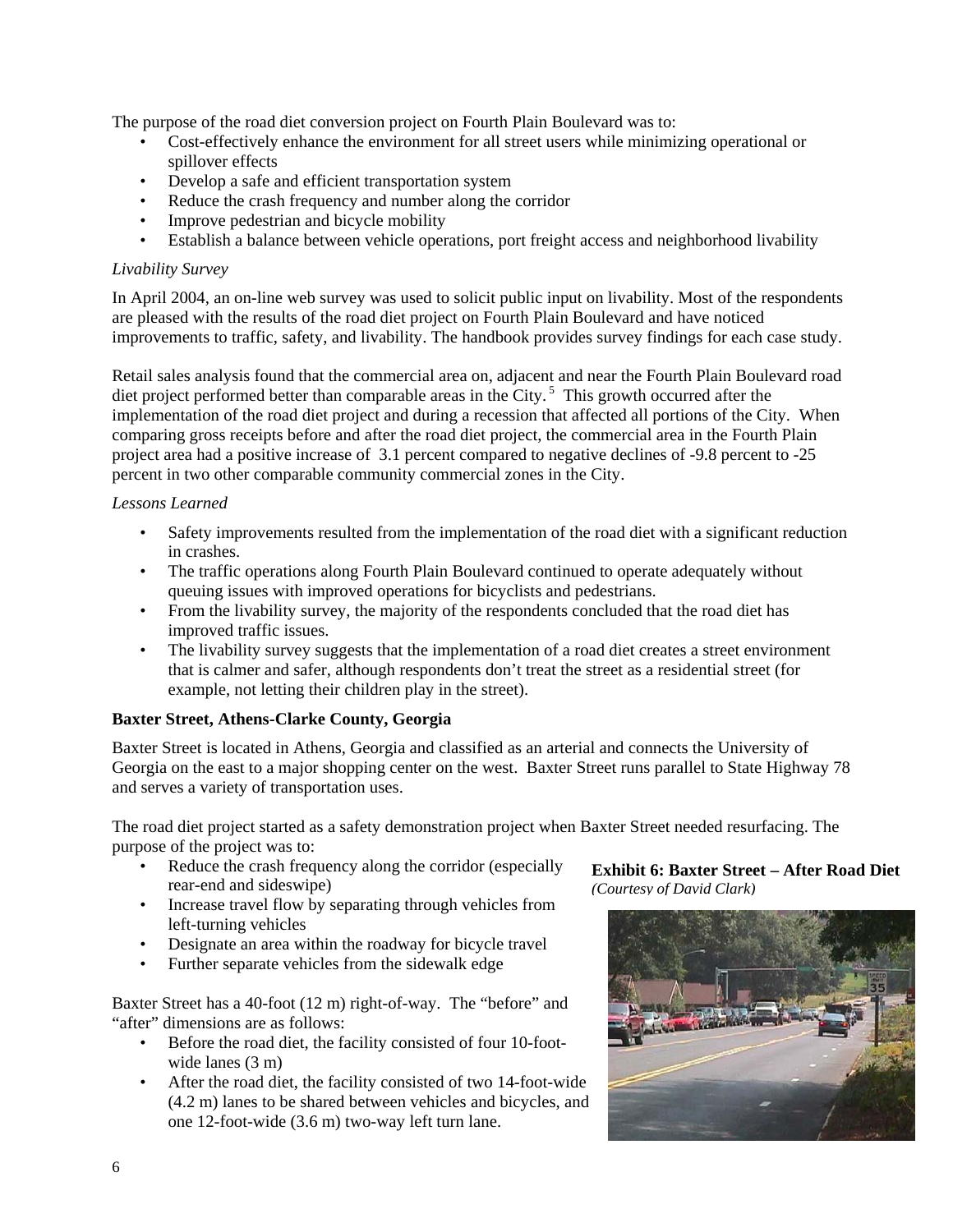In the initial design, Baxter Street was considered too narrow for full bike lanes, so the 14-foot travel lanes were striped with a dashed line to create an 11-foot travel lane and 3-foot shared vehicle/bike lane. In 2003, the 3-foot shared areas were striped as bicycle use only lanes.<sup>6</sup>

#### *Livability Survey*

An online web survey was chosen for this case study to solicit public input to the livability survey. The majority of respondents indicated that the street width is "just right" and that the number of travel lanes is "just right." Most also indicated that the street is "safe," "very safe," or "comfortable." This response indicates that the road diet project resulted in a positive change. The handbook provides complete survey findings for each case study.

#### *Lessons Learned*

After the implementation of the Baxter Street road diet, Athens-Clarke County staff recommended the following for road diet projects:  $<sup>7</sup>$ </sup>

- Add bus pull out bays, so buses don't block through traffic
- Include access management plans with appropriate spacing and/or eliminate driveways to reduce conflict points
- Improve grates across catch basins to improve bike operations (e.g., improve stormwater collection systems to remove water from curb lanes where bikes travel)
- Repair sidewalks and driveways in poor condition
- Improve landscaping to "soften" the corridor
- Coordinate with other corridor improvements

## **US 18, Clear Lake, Iowa**

U.S. 18 is a state highway in Iowa and the primary east-west route through the City of Clear Lake. Railroad tracks run parallel to U.S. 18 on the south side. U.S. 18 serves traffic traveling in, through, and out of Clear Lake, and serves a variety of transportation uses in Clear Lake, including freight movement. U.S. 18 provides access to the downtown business and tourist area.

The U.S. 18 road diet project consisted of simply re-striping the highway with the road conversion, installing one traffic signal, and upgrading an existing traffic signal. A second phase of the project will include the installation of right turn lanes at key intersections along the corridor. Before the conversion, U.S. 18 was a four-lane undivided roadway. It was converted to two lanes plus a two-way left turn lane and painted shoulders. The purpose of this project was primarily to improve safety along the corridor.

#### *Livability Survey*

A door-to-door survey method was used for the US 18 case study to solicit public input to the livability survey. The respondents indicated that they would like more lanes to travel faster and to relieve some congestion during the peak hour. However, these respondents also think that speeding remains a problem at times. The respondents would like to see more police enforcement to slow speeds and keep motorists from using the center turn lane as a passing lane. The handbook provides the survey findings for each case study.

#### *Lessons Learned*

The project was implemented primarily to improve safety, and an assessment of crash statistics indicates that safety has improved. However, many respondents believe that the road is less safe following the initial phase of the road diet implementation. There may be a number of reasons for this perception including the unclear lane striping, misuse of the center turn lane, and several complementary improvements still to be added to the project, including improved signal timing and right turn lanes. Depending on the level of community acceptance of the project, a public involvement/education effort may be beneficial to show the resulting safety benefits of the project.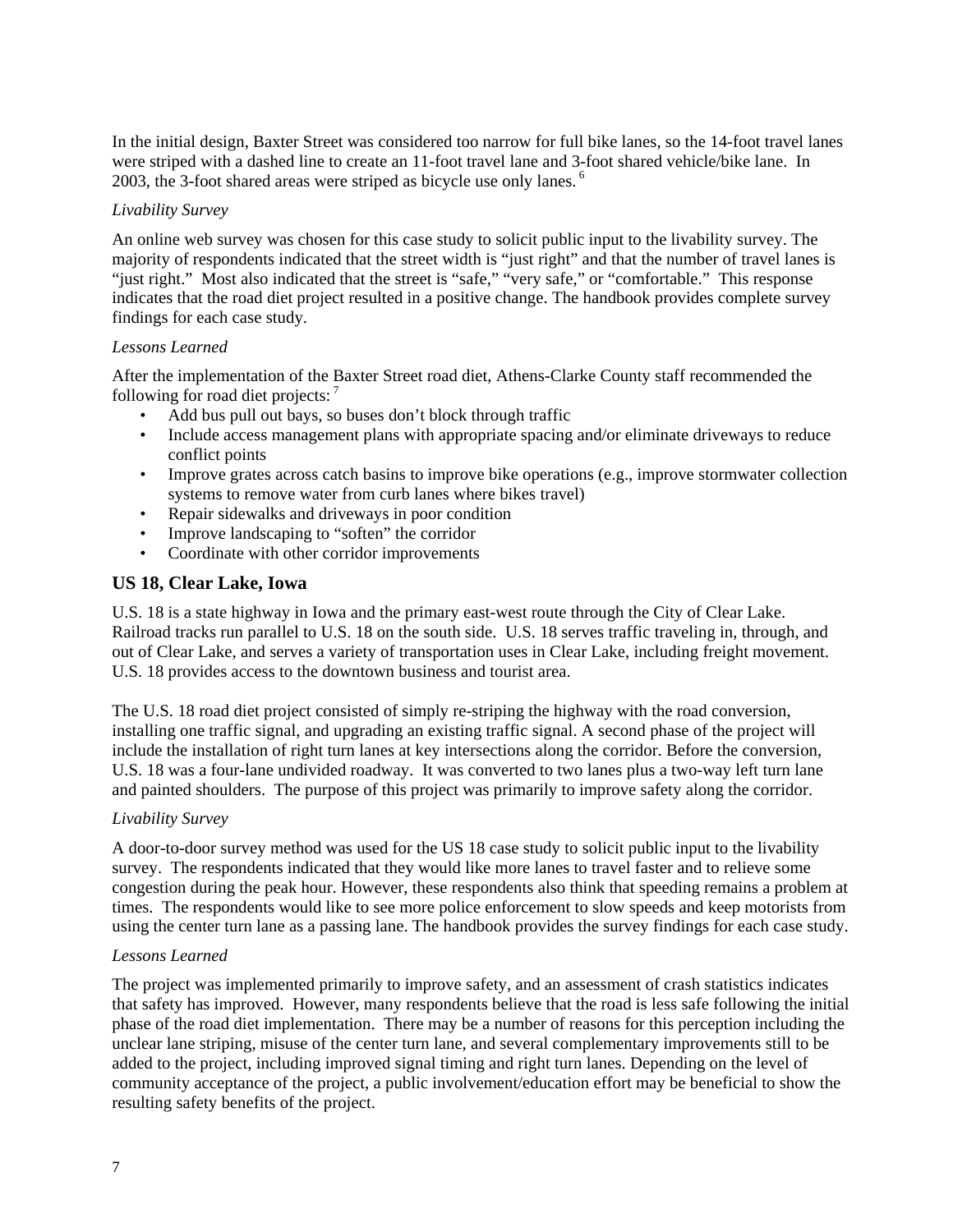The cost of a road diet project can be minimal by simply re-striping a roadway, and it can be completed as an interim solution or as a pilot project for a short length of time, such as 6 months. By implementing a road diet as a pilot project study, the effects on safety and operations can be measured before deciding whether to keep it permanently and/or whether to fund enhanced design features and a more permanent solution. When evaluating a temporary solution, it is important to note that it may not provide all of the benefits of a permanent solution.

On U.S. 18, the transition areas from the four-lane to two-lane section with two-way left turn lane is confusing for drivers, and the survey respondents indicated that better lane markings are needed. A lesson learned for a pilot project or re-striping project is to ensure that the lane markings are clear and that the old lane markings are not still visible. Both the road diet pilot project and interim solution can be enhanced by adding landscaping, signal timing improvements, sidewalk connectivity, improved pedestrian crossings, and other enhanced design features.

## **St. George Street, Toronto, Ontario, Canada**

St. George Street, a multimodal street through the St. George campus of the University of Toronto, was put on a road diet in the 1990s. St. George Street is classified as a minor arterial road by the City of Toronto and serves vehicles, delivery trucks, bicyclists, pedestrians and even skateboarders. An extremely high number of pedestrians use St. George Street, and continuous sidewalks on both sides of the street are provided in the pedestrian zones.

St. George Street road diet project was completed in 1996, about 8 years before this study. The project was incrementally enhanced beginning in 1993, with the most significant construction occurring in 1996. Prior to 1993, the street operated as a four-lane road during peak hours and as a two-lane road with on-street parking permitted during non-peak hours. In 1993, the number of lanes on St. George Street was reduced to two by permitting parking during all hours. Bicycle lanes, a narrow painted median, and turn lanes were provided at key intersections as part of the lane reduction project. The road diet project also narrowed the pavement width and reconstructed the curbs along St. George Street in 1996. Before the road diet project, the pavement width was wide considering the street function and surroundings. As part of the road diet project, the pavement width was narrowed from 46 feet (14 meters) to a varying width of 31 to 40 feet (9.5 to 12.2 meters). The sidewalk area was widened to increase the pedestrian zone.

The narrowing of the pavement and widening of the sidewalk has significantly enhanced pedestrian crossing areas. The majority of the pedestrian crossings occur at uncontrolled mid-block locations that correspond to campus pedestrian routes. To delineate the mid-block crossing areas, alternative roadway pavement materials were used to highlight these crossing areas.

Curb extensions at specific locations in coordination with on-street parking have reduced vehicle travel speeds. By narrowing the pedestrian crossing areas, pedestrians have been encouraged to cross at specific locations with shorter crossing distances. Landscaping has been added to provide a buffer and enhanced urban environment to the road diet project. Exhibit 7 provides photographs of St. George Street.

## **Exhibit 7: St. George Street – After Road Diet**



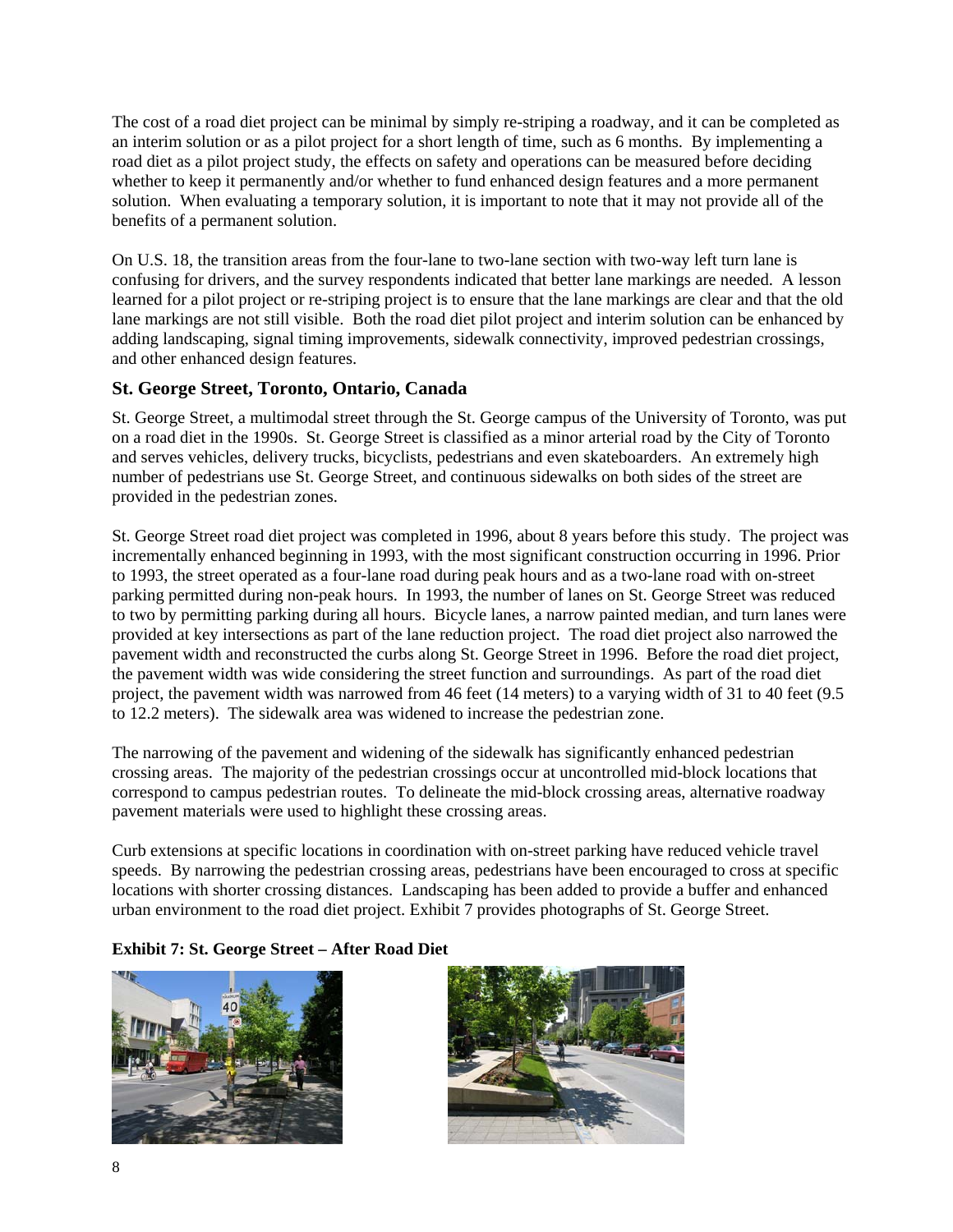## *Livability Survey*

A web survey was used to solicit public input on the livability of the street. The survey respondents indicated satisfaction with the street width and number of lanes, but some respondents indicate a desire to remove all cars. The survey respondents recognized the benefits that the road diet project has produced, including slower speeds and improved safety, but still desire further improvements such as more crosswalks and more greenery. The respondents desire additional aesthetic enhancements such as greenery and replacement of concrete planters, cobblestones and pavers. The handbook provides complete survey findings for each case study.

#### *Lessons Learned*

A road diet project through an urban University setting has both perceived benefits by users of all transportation modes and actual measured safety and operational benefits as well. An urban, university environment is an ideal location to consider a road diet project because of the high number of pedestrians and bicyclists that benefit from projects of this type.

## **Kaikorai Valley Road, Dunedin, New Zealand**

Kaikorai Valley Road is located in Dunedin, New Zealand, which is an eastern coastal City in New Zealand. Kaikorai Valley Road is classified as a Regional Arterial road which is defined by the Dunedin City District Plan as one that serves as a link of strategic importance between or within regions, and between districts. Kaikorai Valley Road serves as an alternate route into and out of the Dunedin central business district from the south. Kaikorai Valley Road serves a variety of transportation uses, and parking is provided on both sides of the road.

The road diet project on Kaikorai Valley Road was completed in 2003, about one year before this study. The length of the road diet project is 2.4 kilometers (1.5 miles), on the northern end of Section 2 of Kaikorai Valley Road. The road diet project entailed reducing Kaikorai Valley Road (section 2) from a four-lane roadway with on-street parallel parking to a two-lane roadway with on-street parking and cycle (bicycle) lanes. The project included:

- Planting the existing median with low growing shrubs
- Improving pedestrian crossings by converting a crossing to a pedestrian crossing point, constructing disabled crossing ramps and installing floodlighting.
- Upgrading an existing pedestrian crossing by installing floodlighting.
- Extending the length of turn pockets to accommodate queuing vehicles without impeding the flow of through traffic.





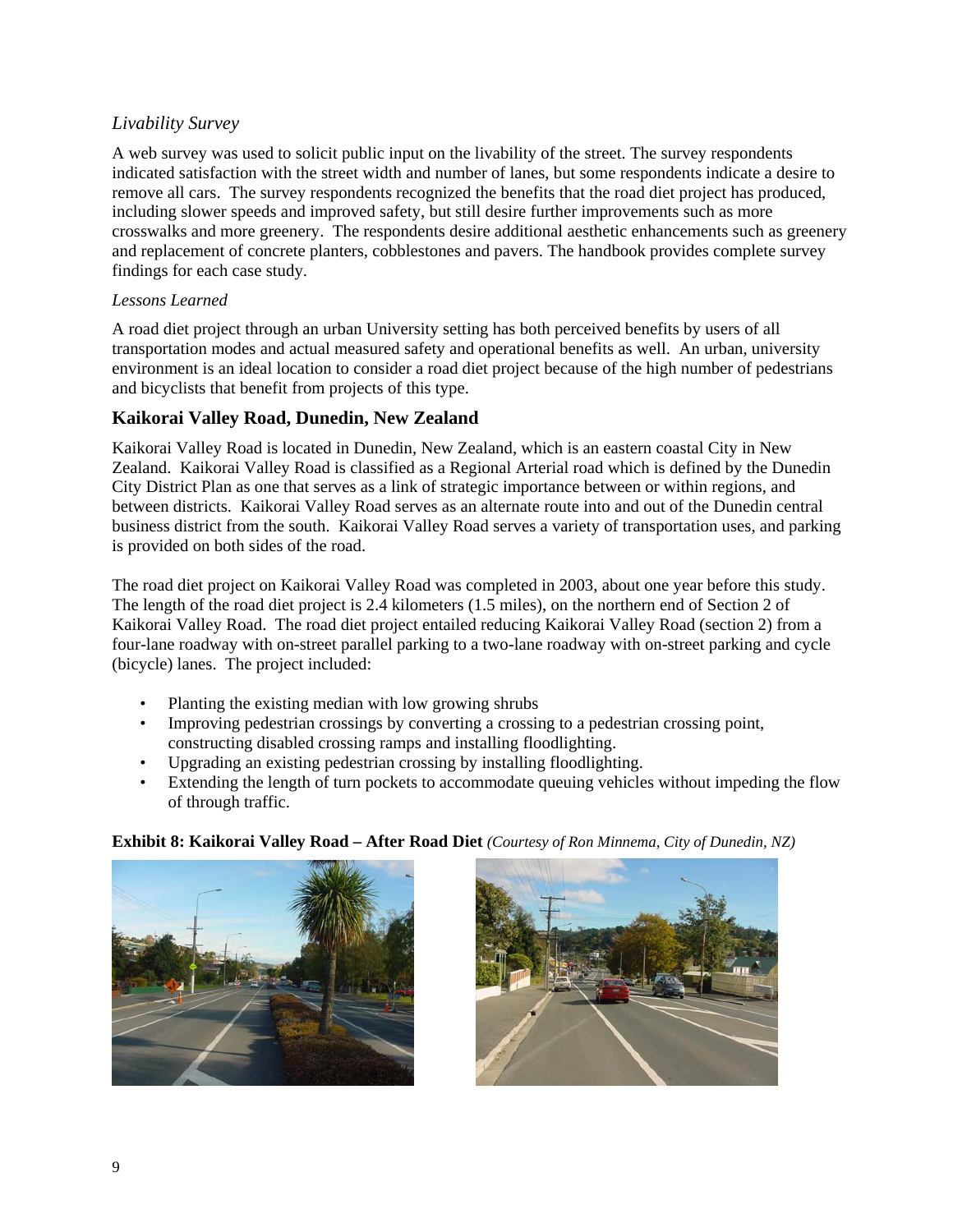## *Livability Survey*

A door-to-door survey method was used for the Kaikorai Valley Road project to solicit public input to the livability survey. The respondents had mixed perceptions regarding the results of the project, but still almost half recommended this project to other streets in the City. The handbook provides complete survey findings for each case study.

#### *Lessons Learned*

The following summarizes the lessons learned for the Kaikorai Valley Road Case Study:

- Safety improvements for all transportation modes resulted from the implementation of the road diet with a significant reduction in traffic speeds and crashes.
- The traffic operations continued to operate adequately with no traffic diversion impacts.
- From the livability survey, the majority of the respondents on Kaikorai Valley Road concluded that the road diet has resulted in positive transportation improvements.

## **Grand Boulevard, Vancouver, Washington**

This case study differs from the other case studies in that the roadway was surveyed before the implementation of a road diet project. Grand Boulevard, an undivided four-lane arterial located in the City of Vancouver, Washington, is an example of an ideal road diet candidate. The City of Vancouver has been challenged by neighborhoods and special interest groups to re-assess the operational and capacity needs on many undivided four-lane corridors. The motivations behind these requests are varied, and often revolve around the perceived trade-off between transportation capacity and community livability.

## *Livability Survey*

Overall, the survey respondents seemed as or more concerned with non-traffic issues such as aesthetics and crime. Perceptions of safety were correlated with perceptions of traffic speed, as respondents who felt the street is unsafe tended to say that traffic moves too fast. The handbook provides complete survey findings for each case study.

#### *Recommendations*

Grand Boulevard is an ideal facility for a road diet project, and the City of Vancouver plans to convert it to a two-lane with center left-turn lane facility as funding becomes available. The City of Vancouver plans to study Grand Boulevard after the road diet project is constructed to evaluate its effectiveness.

Recommendations for a road diet project on Grand Boulevard include the following:

- Re-stripe roadway from a four lane roadway to a two lane roadway with a center left-turn lane or median channelization (minimum 11 feet width for center turn lane).
- Provide a dedicated bike lane in both directions.
- Institute a speed monitoring and enforcement program to reduce vehicle speeds.
- Improve pedestrian facilities by adding curb ramps, crosswalks, lighting, and sidewalks where needed to provide connectivity, comfort and safety.
- Implement the road diet project with pavement overlay of street.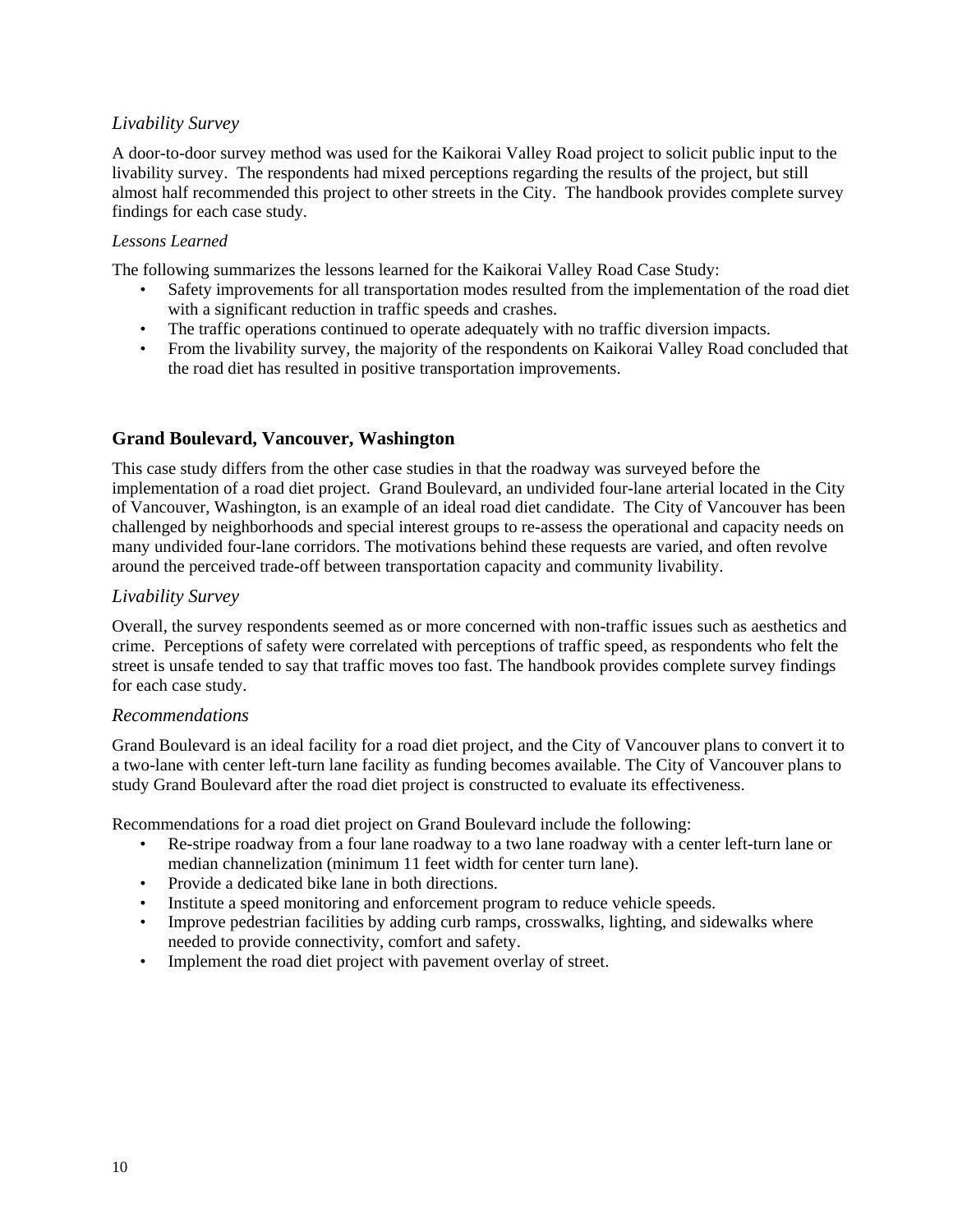## **Case Studies Summary**

#### **Exhibit 9: Road Diet Impacts**

|                                                       | Case Study<br>Safety Effects                                                                                                                 | Operational Effects                                                                                                           | Livighting Effects                                                                                                                                           |                                  | Responding suggested<br>Reconnected Read Dietro<br>improvements                                                                                            |
|-------------------------------------------------------|----------------------------------------------------------------------------------------------------------------------------------------------|-------------------------------------------------------------------------------------------------------------------------------|--------------------------------------------------------------------------------------------------------------------------------------------------------------|----------------------------------|------------------------------------------------------------------------------------------------------------------------------------------------------------|
| Grand<br>Boulevard-<br>4 lane<br>undivided<br>roadway |                                                                                                                                              |                                                                                                                               |                                                                                                                                                              |                                  | Slow speeds, change street<br>character, more police, widen<br>sidewalks, better<br>maintenance, add bike lanes,<br>add street trees and planter<br>strips |
| <b>Fourth Plain</b><br><b>Boulevard</b>               | Number of crashes decreased<br>by 52 %, Traffic speeds<br>decreased by 18 %, Pedestrian<br>safety improvements                               | No queuing blocking access,<br>increased pedestrian activity.<br>improved bicycle conditions,<br>no traffic diversion impacts | Redevelopment and renovation<br>work at quicker pace, economic<br>growth in adjacent and nearby<br>businesses, easier to cross<br>street, street feels safer | 67% Yes.<br>21% Maybe,<br>12% No | Slow speeds, prohibit trucks,<br>reduce traffic, improve<br>pedestrian crossings, more<br>street trees and curb side<br>planters                           |
| <b>Baxter Street</b>                                  | Overall number of crashes<br>decreased by 53 %, crashes at<br>unsignalized locations<br>decreased by 60%, rear-end<br>crashes reduced by 45% | No significant changes to<br>traffic volumes, traffic<br>diversion only about 4 %                                             | Easier to cross street, slower<br>speeds, several home and<br>business improvements.<br>perceived number of lanes and<br>street width is "just right"        | 47% Yes.<br>33% Maybe,<br>20% No | Improve street maintenance.<br>slow speeds, new street trees<br>and curb side planters, more<br>police                                                     |
| <b>US 18</b>                                          | Number of crashes decreased<br>by 65 %, Aggressive speeding<br>reduced by 52%, vehicles over<br>speed limit decreased by 32%                 | Adequate traffic operation,<br>good mobility, more uniform<br>traffic speeds closer to speed<br>limit                         | Mixed perceptions on street.<br>striping confusing, Phase 2 of<br>project to address community<br>concerns. Iivability benefits still<br>to be realized      | 24% Yes,<br>28% Maybe,<br>49% No | widen street, add bike lanes.<br>improve pedestrian<br>crossings, slow speeds, more<br>traffic signals                                                     |
| St. George<br><b>Street</b>                           | Number of crashes decreased<br>by 40 %, improved safety for<br>pedestrians and bicycles                                                      | No traffic volume changes, no<br>traffic diversion impacts.<br>adequate traffic operation,<br>good mobility                   | Easier to cross street, slower<br>speeds, street feels safer,<br>perceived increase in<br>pedestrians and bicyclists                                         | 81% Yes.<br>12% Maybe,<br>6% No  | More pedestrian crossings,<br>reduce traffic, more street<br>trees and curb side planters,<br>prohibit<br>trucks, slow speeds                              |
| Kaikorai<br><b>Valley Road</b>                        | Number of crashes reduced by<br>10 %, aggressive speeding<br>reduced by 76%, improved<br>safety for pedestrians and<br>bicyclists            | No traffic volume changes, no<br>traffic diversion impacts.<br>adequate traffic operation,<br>good mobility                   | Perceived number of lanes and<br>street width is "just right," yards<br>and buildings kept up, several<br>home and business<br>improvements                  | 42% Yes.<br>31% Maybe,<br>27% No | Improve street maintenance,<br>slow speeds, reduce traffic,<br>more police, OK as is                                                                       |

#### *Safety*

Significant safety benefits resulted from the road diet projects. The overall number crashes were reduced by the road diet case study projects ranging from a 10 % to 65 % reduction. Also, traffic speeds were reduced at the case study locations as a result of the road diet projects. The safety impacts of the road diet case studies are summarized as follows.

On Fourth Plain Boulevard, Vancouver, Washington, the safety impacts resulting from the road diet project follow: $8$ 

- Number of reported collisions along Fourth Plain Boulevard decreased by 52 % after the road diet project was constructed.
- Pedestrian safety improved and there were no reported pedestrian collisions along Fourth Plain Boulevard after the road diet project compared to six reported pedestrian collisions for the three years prior to the road diet project.
- Traffic speeds along Fourth Plain Boulevard have decreased about 18 % after the road diet project was constructed from 29.4 miles per hour to 24.2 miles per hour.

On Baxter Street in Athens-Clarke County, Georgia, the road diet project resulted in the following safety impacts: $9$ 

- The reported number of crashes was reduced by 53 % from the implementation of the road diet project.
- The reported number of crashes at unsignalized locations was reduced by 60 %.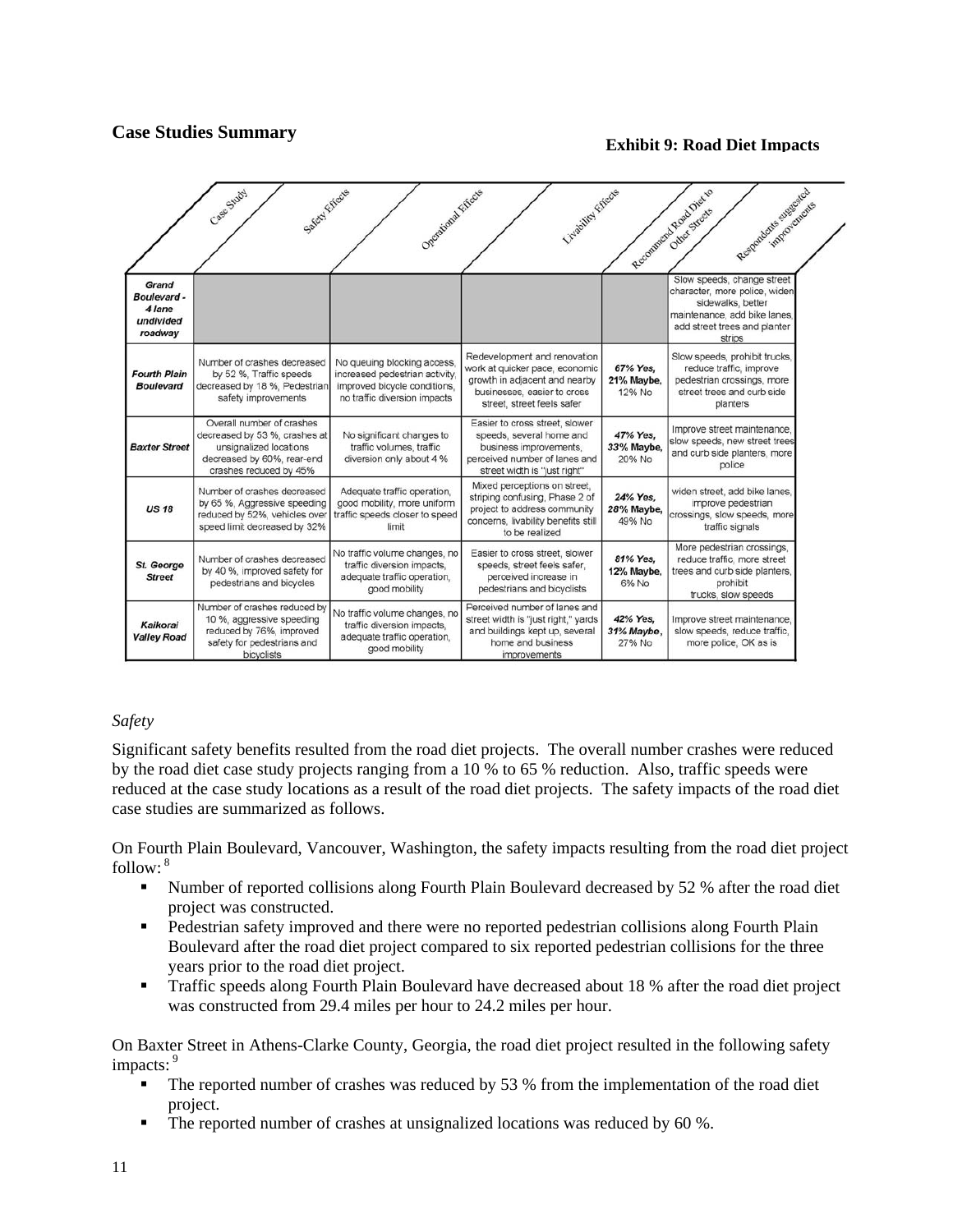• The number of rear-end crashes were significantly reduced by 45 % since left turning vehicles have a center turn lane to use instead of stopping in the through lane.

On U.S. 18 in Clear Lake, Iowa, the safety impacts resulting from the road diet project follow: <sup>10</sup>

- Number of crashes per year was decreased by 65 % from 40 crashes per year "before" to 14 crashes per year "after" the project was implemented.
- Travel speeds have been reduced with before and after speed data showing a 52 % reduction in aggressive speeding. In addition, the number of vehicles driving over the speed limit was reduced by 32 % after the road diet project.

On St. George Street, Toronto, Canada, significant safety improvements were realized as a result of the road diet lane reduction and narrowing project which follow: <sup>11</sup>

- The number of collisions was estimated to be reduced by about 40 % from the reduction of lanes on St. George Street, from about 33 collisions per year "before" the lane reduction to about 20 collisions per year "after" the lane reduction.
- By narrowing the pavement and lane widths on St. George Street, the number of collisions was further reduced to about 19 collisions per year for the six years following the pavement and lane width narrowing.

On Kaikorai Valley Road, Dunedin, New Zealand, safety benefits were also achieved from the road diet project which follows:  $12,13$ 

- The road diet project on Kaikorai Valley Road resulted in a 30 % crash reduction from 10 crashes per year "before" the road diet project to about 7 crashes per year "after" the road diet project was implemented.
- The traffic speeds along Kaikorai Valley Road were also reduced after the road diet project was implemented. Approximately 88 % of the speeds "before" the road diet project exceeded 50 kilometers per hour (30 mph) compared to approximately 69 % of the speeds "after" the road diet project exceeded 50 kilometers per hour.

Despite the diverse settings, in all five case study sites where the road diet was implemented, the number of crashes decreased and measured speeds decreased resulting in significant safety improvements.

## *Operations*

As shown from the case studies, there were no significant changes to traffic volumes on the road dieted streets. In addition, no significant traffic diversion impacts were found as well. The road dieted streets continued to operate adequately without significant queuing and operational impacts. For several road diet projects, pedestrian and bicycle activities were measured and observed as a result of the road diet projects. Also, improved pedestrian and bicycle conditions resulted from the projects. The operational impacts of the road diet case studies are summarized in this section.

On Fourth Plain Boulevard, the traffic operational impacts after the road diet project implementation follow:  $14$ 

- No significant negative impacts to the traffic operation including no reports of queuing vehicles interrupting adjacent business and residential access on Fourth Plain Boulevard.
- Bicyclists and pedestrian activity have increased. The bicycle operational safety along the corridor has improved, and the bicycle level of service has improved significantly since the road diet project was implemented.
- Other operational benefits such as the bicycle lane providing space for police enforcement and a refuge area for vehicles temporarily broken down.
- There was no significant traffic diversion as part of the Fourth Plain Boulevard road diet project.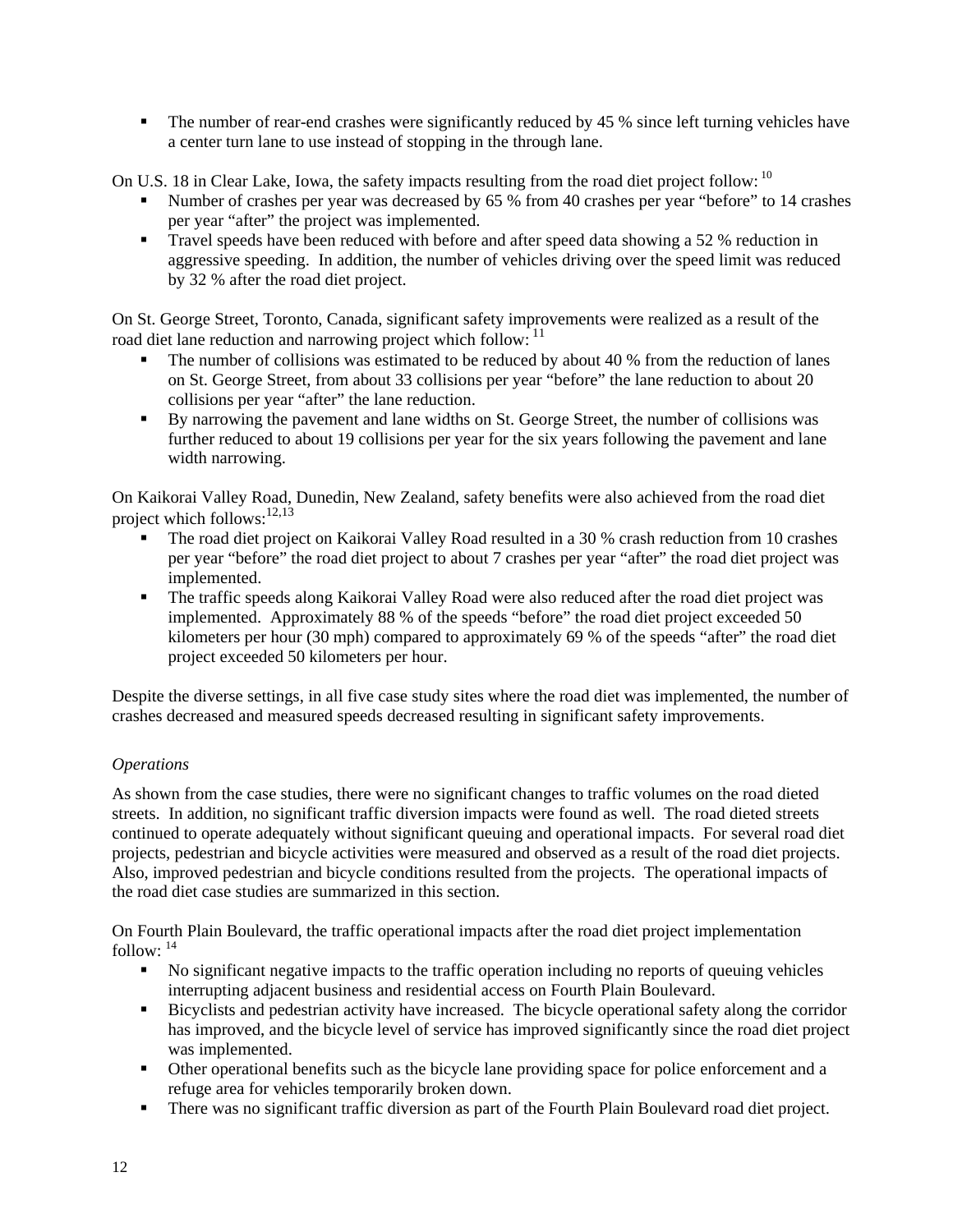On Baxter Street, the traffic operational impacts resulting from the road diet project follow: <sup>15</sup>

- No significant impacts to the traffic volumes on Baxter Street or on adjacent streets after the road diet conversion project.
- **Traffic diversion experienced from the project to be about 4 % of the Baxter Street traffic to Broad** Street, a parallel arterial street north of Baxter Street.

After the road diet project, the traffic operation along U.S. 18 remained acceptable with good mobility. The resultant operating speeds were more uniform and closer to the posted speed limit. <sup>16</sup>

On St. George Street in Toronto, Canada, the road diet project resulted in the following traffic operational impacts:  $\frac{17}{4}$ 

- Adequate traffic operations continue along St. George Street.
- Increase in pedestrians and bicyclists
- Traffic volumes along St. George Street have remained relatively consistent before and after the narrowing of the travel lanes as part of the road diet project from 7,300 vehicles per day in 1994 to about 7,400 vehicles per day in 2003.
- No traffic diversion impacts.

On Kaikorai Valley Road in Dunedin, New Zealand, the traffic operations resulting from the road diet project follow:  $18$ 

- Adequate traffic operations continue along Kaikorai Valley Road.
- Traffic volumes have not been impacted from the road diet project and remained relatively constant. In addition, the vehicle classification and % trucks remained relatively constant.
- The traffic volumes show a small amount of growth which indicates that traffic diversion was not experienced from the road diet project on Kaikorai Valley Road.

At all locations, impacts to overall traffic operations were negligible if not positive.

#### *Lessons Learned*

The following section summarizes the lessons learned from the road diet case studies:

- Consider road diet projects when multiple opportunities arise such as a pavement reconstruction project, presence of an adjacent parallel route, and jurisdictional roadway transfer.
- Consider community requests to evaluate and implement road diet projects. With technical evaluation and community involvement with stakeholder groups, road diet projects are more likely to be successful.
- A public education campaign that goes along with a road diet project needs to emphasize the notion that this is a safety enhancement project and that it may require trade-offs in capacity and speed. Increase public education regarding the use of the two-way left turn lane.
- Manage community expectations with clear communication and documentation. Identify project goals, performance measures, expectations and conduct follow-up evaluation.
- Coordinate road diet projects with concurrent pavement overlay projects, if possible. A road diet striping plan on new pavement results in less driver confusion.
- By implementing a road diet as a pilot project study, the effects on safety and operations can be measured before deciding whether to keep it permanently and/or whether to fund enhanced design features and a more permanent solution. A temporary solution may not provide all of the benefits that a permanent solution would provide.
- Add bus pull out bays when needed.
- Include access management plans with appropriate spacing and/or elimination of driveways to reduce conflict points.
- Improve storm water grates across catch basins to improve bike operations.
- Repair sidewalks, ramps, and driveways in poor condition.
- Improve landscaping to "soften" the corridor.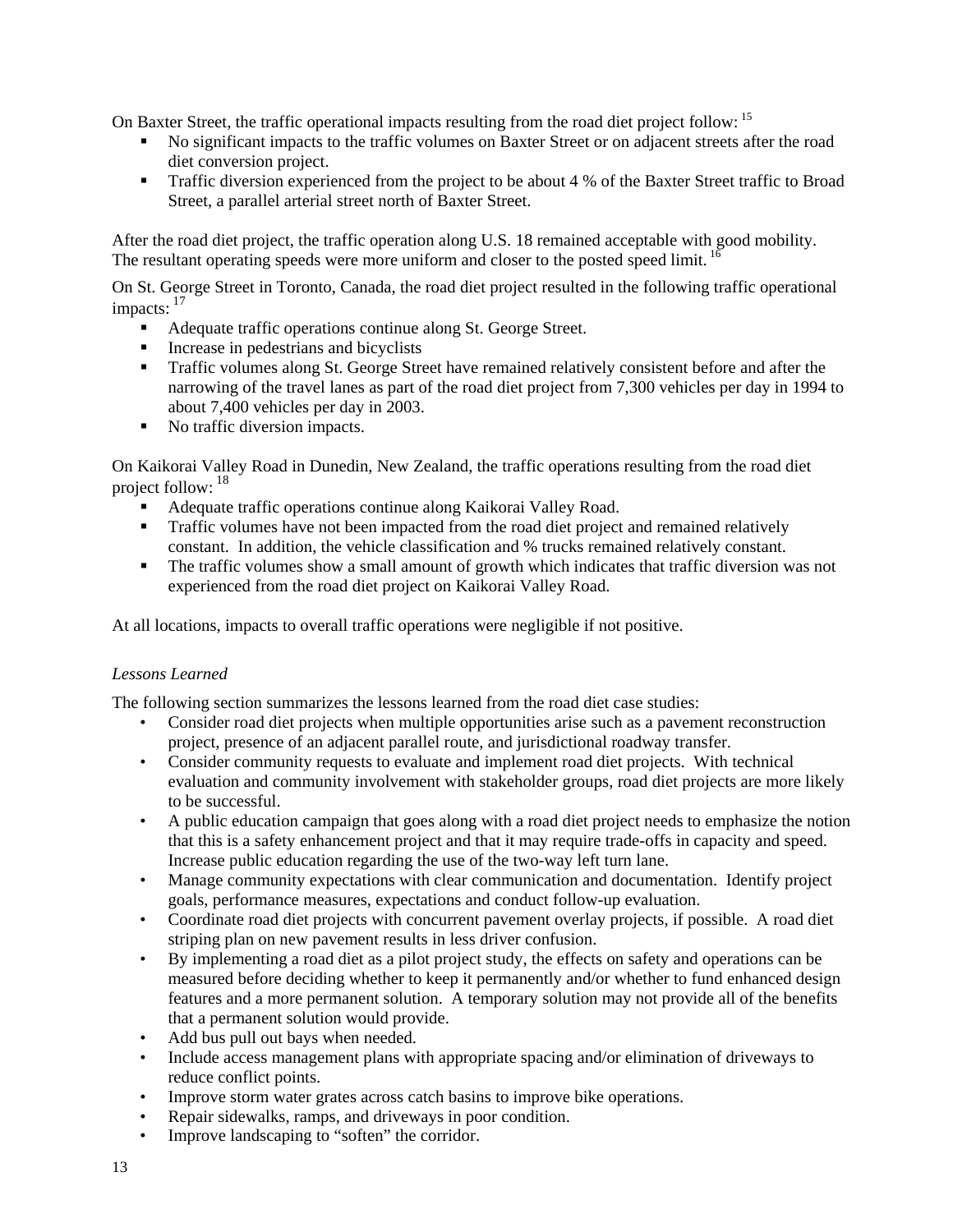- Coordinate with other corridor improvements.
- Install a grass median or other median treatment.
- Increase police enforcement of speeds and the proper use of the center turn lane.

Both the road diet pilot project and interim solution can be enhanced by adding landscaping, signal timing improvements, sidewalk connectivity, improved pedestrian crossings, and other enhanced design features.

Safety, operational and livability benefits result for all modes of transportation from the implementation of road diet project as seen from the case studies in this handbook.

## **ROAD DIET GUIDELINES**

Great streets rarely happen by accident; great streets require vision and knowledge to make them happen. Road diets, when implemented properly and in the appropriate context, can enhance the livability of a street and contribute to the traits that can make a street great. This chapter provides guidance to the practitioner regarding how to determine if a street is a good candidate for a road diet, and best practices for road diet implementation.

When determining the appropriateness of a road diet conversion project, the project context and sitespecific conditions such as traffic flow characteristics, vehicle capacity, traffic operations, safety, environmental impacts (social, built, and natural), and livability need to be considered.

This chapter will help practitioners identify and evaluate potential road diet candidate sites by taking them through the processes of planning, analysis, design and implementation of road diets. It includes general recommendations for road diets that take into account the project context and site-specific conditions that need to be considered. This chapter includes:

- Guidelines for identifying and evaluating potential road diet sites
- Feasibility factors
- Design guidelines and considerations
- Typical cross-sections for design concepts
- "Greening" road diet options
- Other considerations

## **Identification and Evaluation of Potential Road Diet Candidates**

A road diet project can improve walkability and community livability and economics. The road diet is an alternative to widening the cross-section of roadway and, when appropriate, it can have lower overall impacts than widening the roadway, be a more cost-effective option, and result in acceptable operations and improved safety.

Recent research has recommended that road diet conversion should be evaluated in terms of safety and operation effects, especially vehicle speeds, congestion, traffic volume and traffic flow. Road diet conversions should be made on a case-by-case basis considering traffic flow, vehicle capacity, and safety goals.19 Each potential road diet implementation should identify, compare and analyze all feasible alternative improvements that meet the project goals and objectives.

#### *Feasibility Factors*

Several feasibility factors were identified in research conducted by Knapp to evaluate the feasibility of road diets: <sup>20</sup>

- Roadway Function and Environment
- Overall Traffic Volume and Level of Service
- Turning Volumes and Patterns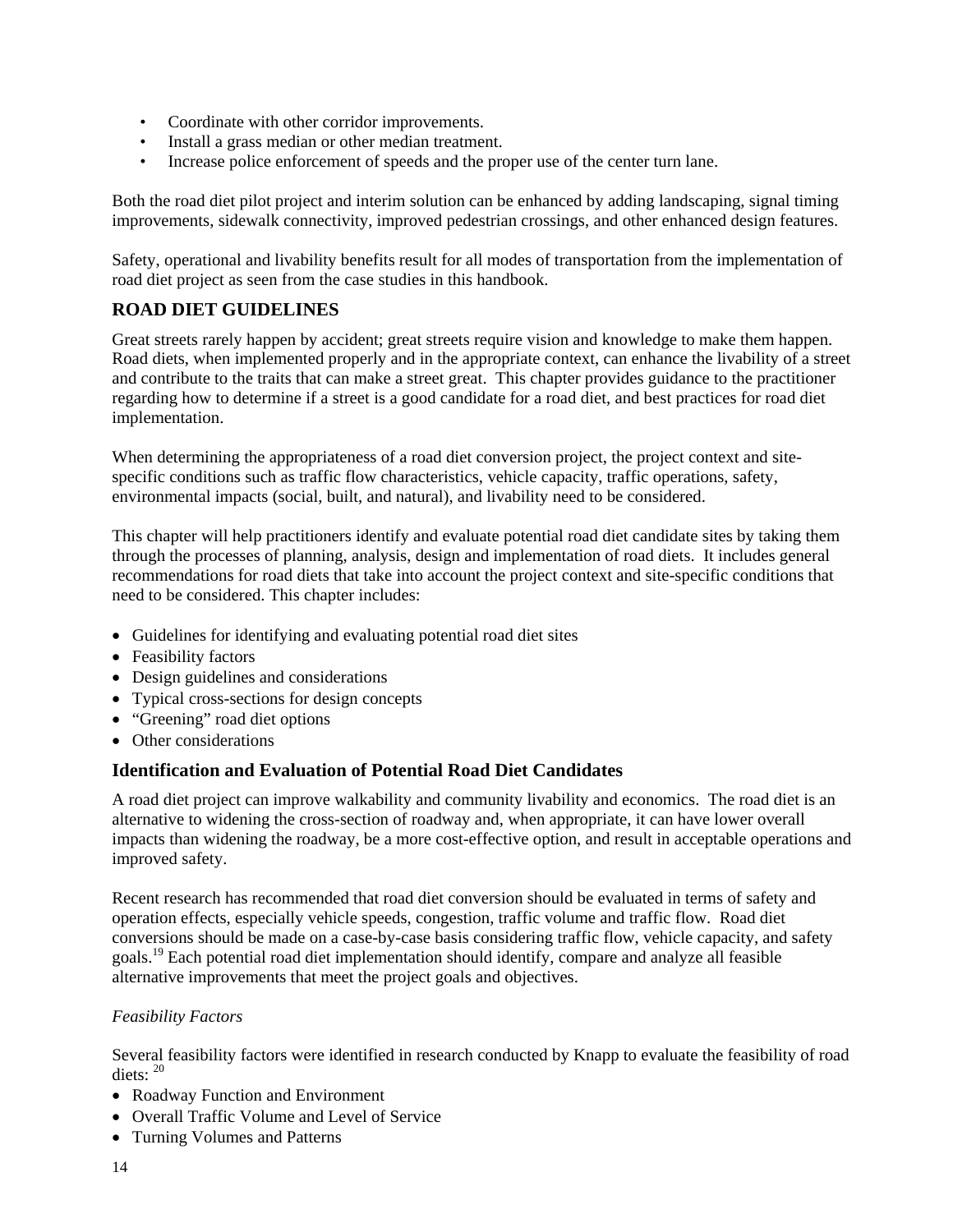- Frequent-Stop and Slow-Moving Vehicles (Agriculture, Buses, Mail, Buggies)
- Weaving, Speed, and Queues
- Crash Types and Patterns
- Pedestrian and Bicycle Activity
- Right-of-Way Availability, Cost, and Acquisition Impacts
- Presence of Parallel Routes
- Other Contextual Considerations

#### **Road Diet Design Solutions**

This section in the handbook provides a tool box for design of road diet projects, including optional enhancements such as landscaped medians, improvements to pedestrian crossings and facilities, street trees and curbside planters, improved transit user facilities, and green street options. For cost-effectiveness and natural resource conservation, road diet projects can be designed and constructed by simply re-striping the roadway and re-using the existing pavement width and curbs.

A context-sensitive solutions approach is recommended for potential road diet projects. From Thinking beyond the Pavement, Maryland State Highway Administration Workshop, 1998 – "*Context sensitive design asks first about the purpose and need of the transportation project, and then equally addresses safety, mobility, and the preservation of scenic, aesthetic, historic, environmental, and other community values. Context sensitive design involves a collaborative, interdisciplinary approach in which citizens are part of a design team*."

It is important to recognize that every project is unique. Design solutions for road diet project alternatives need to:

- Provide a safe and efficient transportation corridor for vehicles, buses, bicycles and pedestrians.
- **Balance the needs of the transportation system with the interests of the surrounding community and** the environment
- Create a transportation facility that is an asset to the community

Road diet project objectives could include:

- **Improved safety and operations**
- Enhanced neighborhood character
- Improved access to businesses, transit, parks, etc.
- **Preserved and improved environmental conditions throughout project limits by reducing pavement** area and treating water run-off

#### *Design Concepts*

Street design is a key element of smart growth development and directly affects quality of life. Designers are encouraged to integrate streets closely with planned land use. From Metro's (regional government agency for Portland Metro, Oregon, U.S.) document, *Creating Livable Streets*<sup>21</sup>:

*"A livable regional street should provide those environmental conditions that support independence and freedom of choice; provide orientation, safety and comfort; encourage a sense of community yet provide sufficient privacy; foster a sense of neighborly ownership and responsibility; avoid disturbing nuisances; and enhance the economic value of adjacent property."*

The road diet design concepts presented in this chapter are focused on the conversion of a four-lane undivided roadway to a two-lane roadway. A center turn lane is recommended when driveways are present, and a landscaped center median in areas where driveways are uncommon or absent. The remaining roadway width can be converted to bike lanes, on-street parking, landscaping, sidewalks, and/or turned back to the property owners.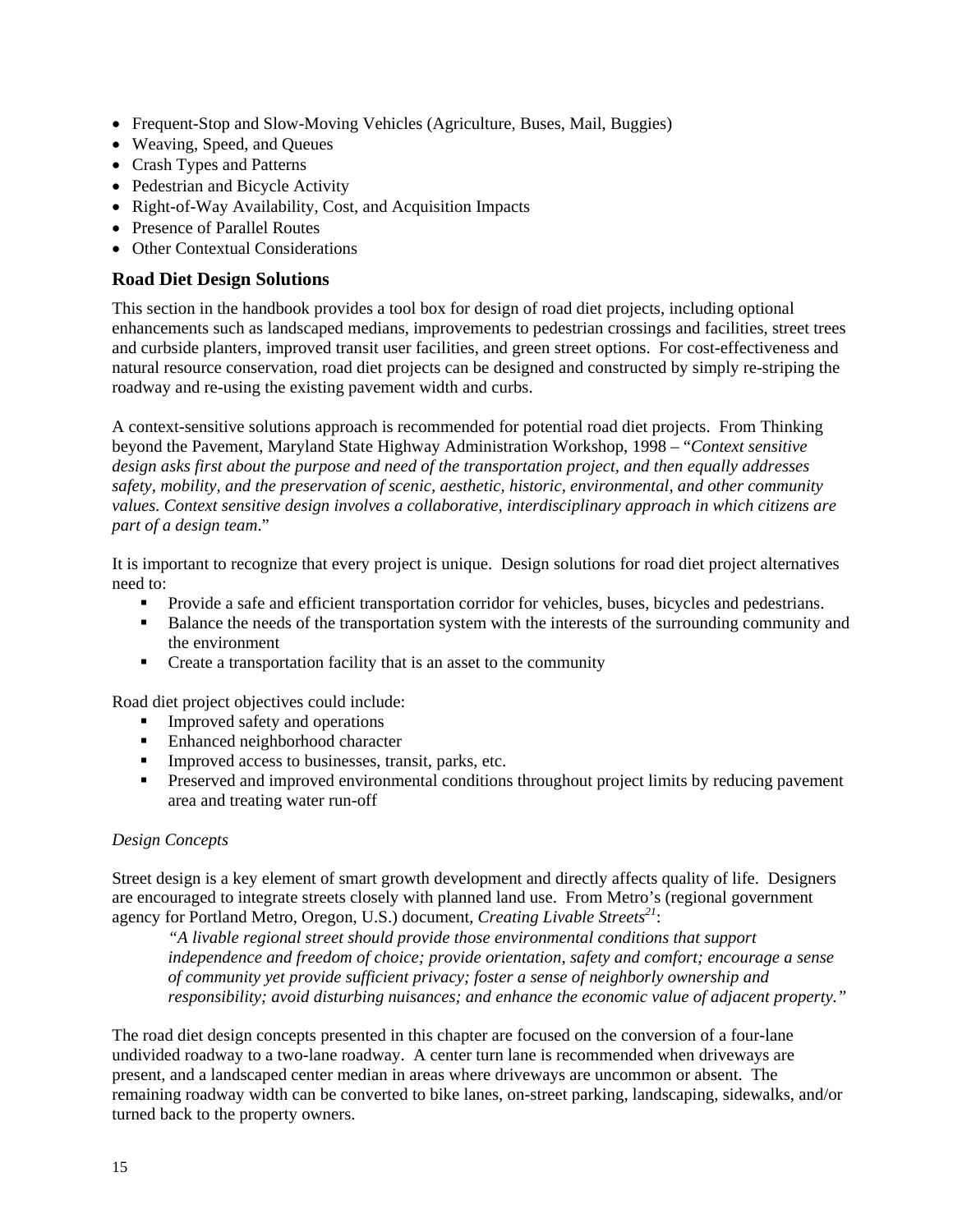*A Policy on the Geometric Design of Highways and Streets (Green Book)* published by the American Association of State Highway and Transportation Officials (AASHTO) provides geometric design criteria for roadways. As noted in the Foreword (2004), "*The intent of this policy is to provide guidance to the designer by referencing a recommended range of values for critical dimensions. It is not intended to be a detailed design manual that could supercede the need for the application of sound principles by the knowledgeable design professional. Sufficient flexibility is permitted to encourage independent designs tailored to particular situations*."22

The road diet design concepts presented in the handbook complement the AASHTO guidelines.

## **Traveled Way**

The handbook provides general design parameters for major urban arterial and collector thoroughfares with varying contexts. General guidance on dimensions and cross-section elements criteria, including lane widths, is included for urban streets with two to four through lanes.

Travel lane and turn lane widths can vary depending on the project context, land use, modal use, and speed from a minimum of 10 feet to 14 feet (3 m to 4.3 m).

#### **Suggested Left-Turn Treatments for Road Diet Streets**

Based on previous research, the handbook provides guidance on the selection of left-turn treatments for specific conversion alternatives and factors.

#### **Transitions**

When the number of travel lanes is reduced and/or width of the street is changed, a smooth transition needs to occur. The principles for designing effective transitions include: $^{23}$ 

- Properly design, stripe, and sign geometric transitions using established guidance (Manual on Uniform Traffic Control Devices (MUTCD), AASHTO).
- Transitions should occur on a tangent roadway section and avoid areas with horizontal and vertical sight distance constraints.
- Entire transition length should be visible to the driver.
- When roadways widen or lanes are added, a transition taper of 10:1 is sufficient.
- Transitions to left or right turn lanes typically require a shorter taper. AASHTO recommends 100 feet (30.5 m) for single turn lanes.

It should be noted that choosing the transition locations for road diet projects needs special attention and thorough evaluation. Major driveways and intersections should be avoided along a transition. Intersection and roundabout locations can be ideal beginning transition locations to drop lanes.

#### **Bicycle Facilities**

Bicycle travel is an important element of multimodal, livable streets. Bike lanes are practical and often essential for road diet projects. They not only improve the bicycling environment, but also provide a buffer to pedestrians. In addition, bike lanes allow space for vehicles to temporarily store while emergency vehicles pass, they add to turning radii, and they improve sight lines. Important sources for bicycle facility design and treatments are the *AASHTO Guide for the Development of Bicycle Facilities24, ITE Innovative Bicycle Treatments25,* and the *MUTCD26.* 

General considerations for bicycle facilities are:

- Smooth surfaces are needed for safety and comfort of bicyclists.
- Regular maintenance and street sweeping are required and pavement should be free of large cracks and potholes.
- Curb inlets for drainage or bicycle-safe inlet grates should be provided.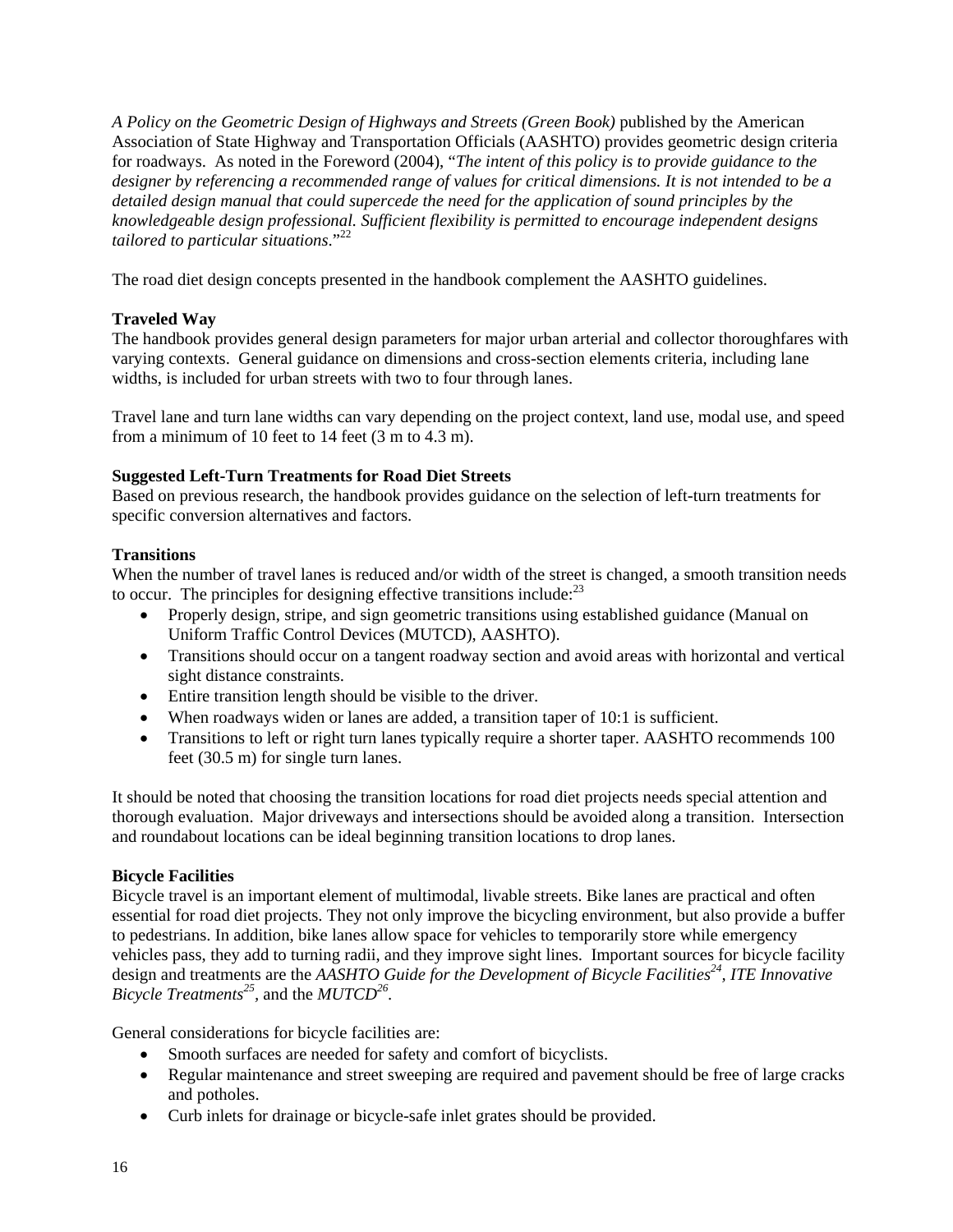Recommended lane widths for bicycle lanes and typical lane marking for bicycle lanes are presented in the handbook.

#### **On-Street Parking**

On-street parking provides a buffer to pedestrians from traffic and is found to decrease traffic speeds. In addition, on-street parking meets the needs of adjacent land uses and stimulates street activity. On-street parking should be implemented based on project context, traffic volume and speed, adjacent land uses, and local parking management plans and policies.

General considerations for on-street parking are:  $27$ 

- Parallel parking should be considered on urban arterials and collectors.
- Angled parking may be considered on low-speed and low-volume commercial collectors and main streets.
- On-street parking should not be considered on major streets with speeds greater than 35 miles per hour due to potential maneuvering conflicts.
- Consider the use of a curb lane for on-street parking during off-peak hours when traffic capacity needs to be balanced with on-street parking needs.
- Provide a minimum of 1.5-foot (0.46 m) offset between face of curb and edge of potential obstructions such as poles and trees.
- Parking should be prohibited within 20 feet (6.1 m) of fire hydrants or per local codes.
- Parking should be at least 20 feet to 50 feet (6.1 m to 15.2 m) from midblock crosswalks and at least 20 feet (6.1 m) from the curb return of intersections (30 feet (9.1 m) for signalized intersections). Curb extensions can be used to reduce this distance.

#### **Pedestrian Realm**

Streets have multiple uses and appropriate solutions should be selected to improve pedestrian safety and access. In addition, walkable streets promote healthy communities and safe neighborhoods. Sidewalks are important elements of street design. Key attributes of good sidewalk corridors are:  $28$ 

- **Accessibility**
- Adequate travel width
- Safety
- Continuity
- Landscaping
- Social space for people to interact
- Quality of place to strengthen the character of neighborhoods and business districts

When implementing a road diet conversion project, the following are key issues/actions to be addressed and/or undertaken:

- Identification of pedestrian crossing locations and exposure to potential hazards.
- Identification of missing sidewalks or pathways
- Identification of transit zones and stop locations and provision of adequate pedestrian access.
- Both pedestrian and bicycle facilities need to be designed to be compatible with and facilitate transit use.
- Design and maintenance of landscaping to provide good visibility between pedestrians and approaching vehicles.
- Provision of adequate lighting for pedestrian safety at night.
- Comfortable sidewalks for pedestrians, with a minimum width of 5 feet, and maintained routinely.

Other sources for effective design of pedestrian facilities include: ITE *Alternative Treatments for At-Grade Pedestrian Crossings29*, *Safety Effects of Marked vs. Unmarked Crosswalks at Uncontrolled Locations* for FHWA30, ITE *Design and Safety of Pedestrian Facilities31*, and AASHTO's *Guide for Planning, Design*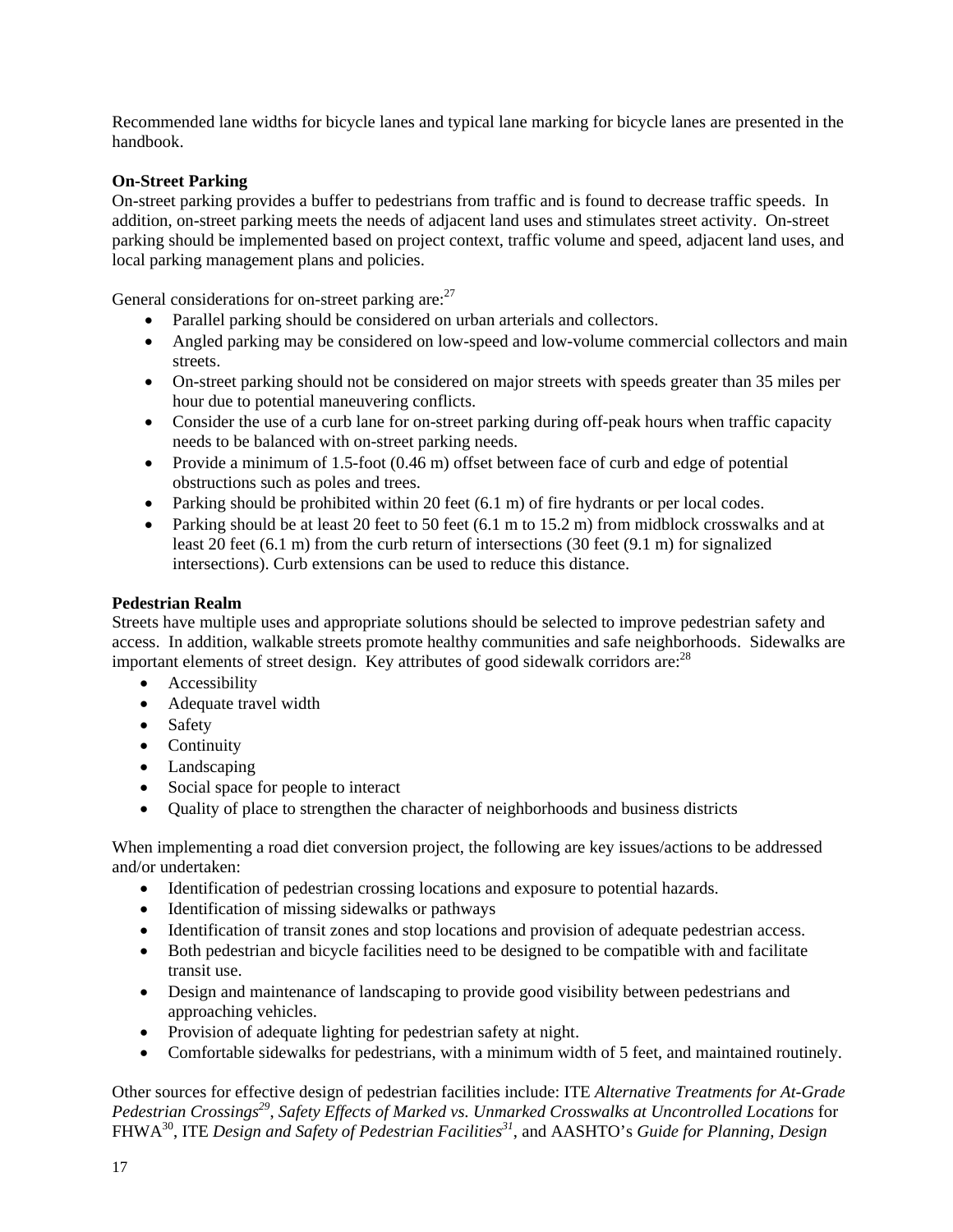and Operation of Pedestrian Facilities<sup>32</sup>. Pedestrian facilities need to be accessible to all users, and in the U.S. meet the requirements of the Americans with Disabilities Act (ADA), and an additional resource is the United States Access Board's *Draft Guidelines for Accessible Public Rights-of-Way33*.

Guidelines for installing marked crosswalks and other needed pedestrian improvements at uncontrolled (unsignalized) locations are provided in the handbook. To reduce the effective street crossing distance for pedestrians, the following design options can be considered:

- Narrow the street width,
- Provide curb extensions, and/or
- Add raised pedestrian refuge islands at intersections.

Pedestrian refuge islands as raised medians can be added at intersections between center left turn lanes, if designed appropriately.

## **Typical Road Diet Cross-Sections (Two-Lane Streets)**

Several road diet cross-sections are provided in the handbook for

reference. The selection of cross-sectional elements is project-specific. The width of street, travel lanes, bike lanes, on-street parking, sidewalk, and landscape areas can be adjusted within the right-of-way. These decisions will likely be based on modal priorities, adjacent land uses and speeds, and should be made on a case-by-case basis, and may vary along a project corridor.

## **Exhibit 11: Example Road Diet Cross-Section with Median/Turn Lane, Bike Lanes, Landscaping and Sidewalks**



Streetscaping may be initiated by a community visioning or planning process that establishes guidelines for streetscape design. Implementation may involve special published guidelines, plans and funding for streetscape improvements on a particular street or in an area.

Streetscape improvements can also be incorporated into subdivision and roadway design standards, for example, by encouraging or requiring shorter blocks, wider sidewalks, bike lanes, narrower streets, landscaping, and other features that improve accessibility, walkability and aesthetics.

## **Traffic Calming Options**

Traffic calming measures can be implemented as part of road diet projects. The ITE *Traffic Calming State of the Practice*<sup>34</sup> provides traffic calming options that can be considered. The handbook presents examples of traffic calming measures.

#### **Exhibit 10: Curb Extension**

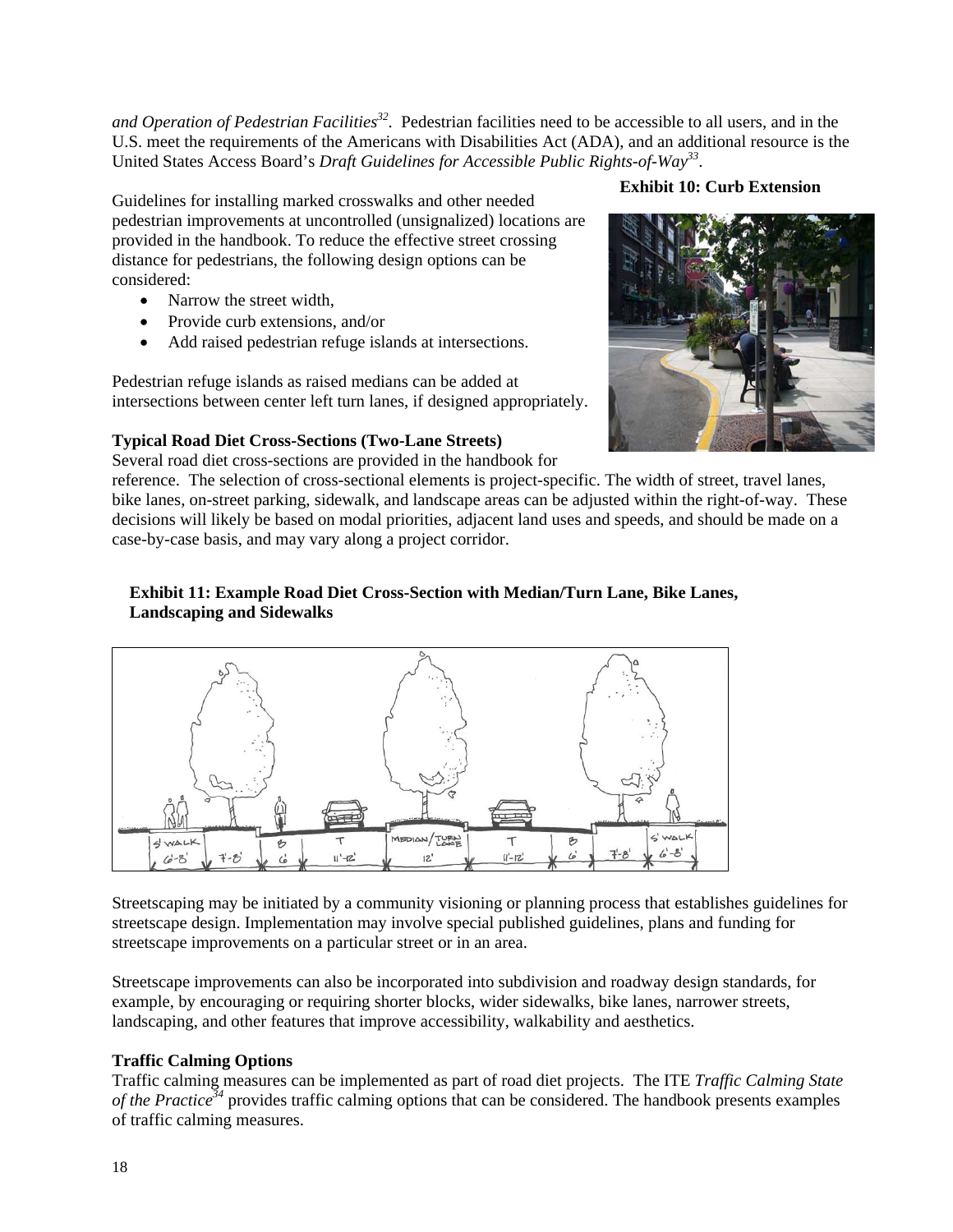In addition to the above traffic calming examples, roundabouts can be used for intersection traffic control to both slow traffic speeds and keep traffic moving. The FHWA *Roundabouts: An Information Guide35* is an important resource to use when considering the implementation of a roundabout. Roundabouts have also been used to serve as transition points between three- or two-lane street segments and four-lane segments.

#### **Green Streets**

A green street meets the transportation need and applies environmental stewardship to improve the natural, built and social environments. A few examples of green street design solutions are provided in this chapter of the handbook as optional enhancements for the road diet application.

As identified in Metro's (regional government agency for Portland Metro, Oregon, U.S.) *Green Streets Handbook<sup>36</sup>*, the appropriate green streets design solutions and/or combination of solutions depends on the desired functions (e.g., runoff reduction, detention, retention, conveyance and water quality mitigation) and site/watershed conditions.

#### **Exhibit 12: Green Street with Bio-Filtering Stormwater Planter/Bio-Swale and Unit Pavers**



## **ACKNOWLEDGMENTS**

This research was funded by the PB William Barclay Parsons Fellowship. Jennifer's Foreword and Acknowledgments are provided in the handbook.

## **END NOTES**

2 Huang, H., Stewart, R., and Zegeer, C., *Evaluation of Lane Reduction "Road Diet" Measures on Crashes and Injuries*,

Transportation Research Record 1784, Paper No. 02-2955, 2002.

- <sup>3</sup> Appleyard, D., *Livable Streets*, University of California Press, 1981.<br><sup>4</sup> Photographs provided by Todd Poulancer, City of Vancouver, 2004.
- <sup>4</sup> Photographs provided by Todd Boulanger, City of Vancouver, 2004.
- <sup>5</sup> City of Vancouver, Washington. *Draft Post Implementation Report for Fourth Plain Boulevard Re-Striping Project*, June 2004.

 Clark, D. *Road Diets: Athens-Clarke County's Experience in Converting 4-lane Roadways into 3-lane Roadways*, Institute of Transportation Engineers Annual Meeting, 2001.

City of Vancouver, Washington. *Draft Post Implementation Report for Fourth Plain Boulevard Re-Striping Project*, June 2004.

Clark, D. *Road Diets: Athens-Clarke County's Experience in Converting 4-lane Roadways into 3-lane Roadways*, Institute of

- Transportation Engineers Annual Meeting, 2001.<br><sup>10</sup> Data provided by Tom Welch and Tim Simodynes, Iowa Department of Transportation, 2004.<br><sup>11</sup> Data provided by Nazzareno Capano, City of Toronto, Canada 2004.<br><sup>12</sup> Data pr
- 
- 
- 
- <sup>13</sup> Crash data provided by the Land Transport Safety Authority, Dunedin, New Zealand, 2004.<br><sup>14</sup> City of Vancouver, Washington. *Draft Post Implementation Report for Fourth Plain Boulevard Re-Striping Project*, June 2004
- 

- Transportation Engineers Annual Meeting, 2001.<br><sup>16</sup> Data provided by Tom Welch and Tim Simodynes, Iowa Department of Transportation, 2004.<br><sup>17</sup> Data provided by Nazzareno Capano, City of Toronto, Canada 2004.<br><sup>18</sup> Data pro
- 
- 

<sup>19</sup> Huang, H., Stewart, R., and Zegeer, C., *Evaluation of Lane Reduction "Road Diet" Measures on Crashes and Injuries*,

Transportation Research Record 1784, Paper No. 02-2955, 2002.

20 Knapp, Keith, and K. Giese, *Guidelines for the Conversion of Urban Four-Lane Undivided Roadways to Three-Lane Two-Way Left-Turn Lane Facilities Final Report, Center for Transportation Research and Education, Iowa State University, April 2001.* <sup>21</sup> *Creating Livable Streets, Street Design Guidelines for 2040, METRO, June 2002.* 

<sup>&</sup>lt;sup>1</sup> Zegeer, C.V., J.R. Stewart, H.F. Huang, and P. Lagerwey. *Safety Effects of Marked vs. Unmarked Crosswalks at Uncontrolled Locations, Executive Summary and Recommended Guidelines.* Report No. FHWA-RD-01-075, Federal Highway Administration, U.S. Department of Transportation, February 2002.

 $^7$  Clark, D. *Road Diets: Athens-Clarke County's Experience in Converting 4-lane Roadways into 3-lane Roadways*, Institute of Transportation Engineers Annual Meeting, 2001. 8